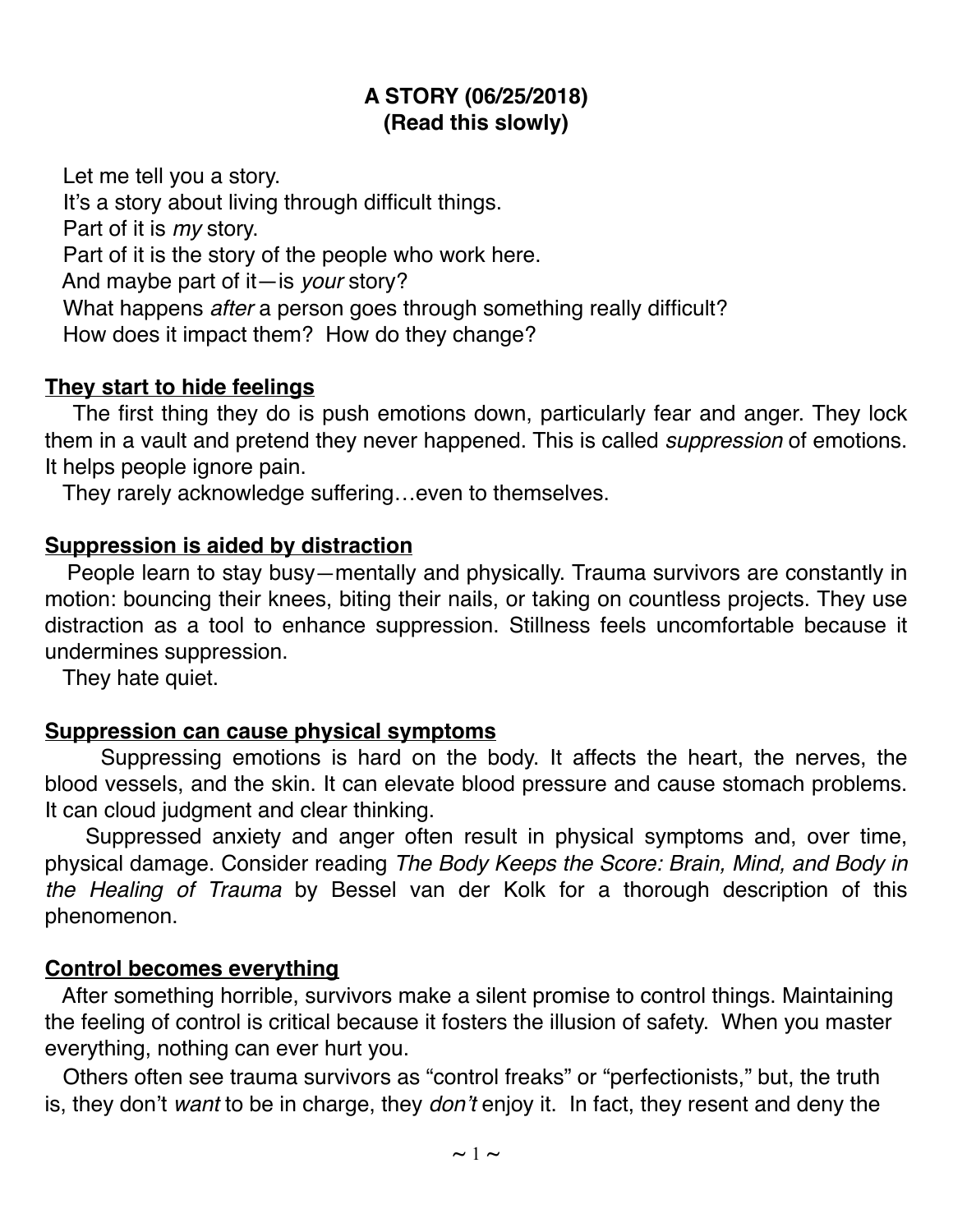labels often attached to them. But in their bones, in their soul, they feel they *need* to be in charge…otherwise something bad may happen…again.

### **They develop "false" self-esteem**

 When starting new projects or helping others, they feel good about themselves. But this false worthiness doesn't last long. They soon need further validation and near-constant positive feedback.

 When they're not busy sacrificing or receiving pats on the back, they question their basic value. They do not tolerate backslides, or even plateaus, in performance. When the world doesn't notice them in a positive way, they doubt and dislike themselves.

### **Control extends outward**

 It becomes their job to step in and fix everyone's problems. Since they feel responsible for everything, bad outcomes are always viewed somehow as their fault. As life moves forward, they take on additional burdens…more situations…more people and their troubles.

### **Control leads to guilt**

 With this increasing sense of responsibility, there is a never-ending cascade of secondguessing. Analysis of past failures and future decisions reaches paralyzing levels. When the world rests on your shoulders, you become terrified of even taking a breath.

#### **Guilt causes problems**

 They over-involve themselves in impossible situations. Sometimes, they do it willingly; other times, they are dragged into it. They are easily manipulated by bosses, friends, and family members--all playing on their guilt and directing their behavior in obvious or subtle ways.

They get worn down by their inability to set limits.

### **Problems cause isolation**

 They end up feeling alone, like nobody cares about their needs. They are so busy taking care of the world, and it seems no one takes care of them.

They're tired. Spent. Disheartened. They don't know to ask people for help.

 They only know how to help others. They even fight with those trying to help them. Loved ones lecture them.

"Why do you let people treat you like that?"

"Don't let everyone push your around!"

"Why do you keep doing this to yourself?"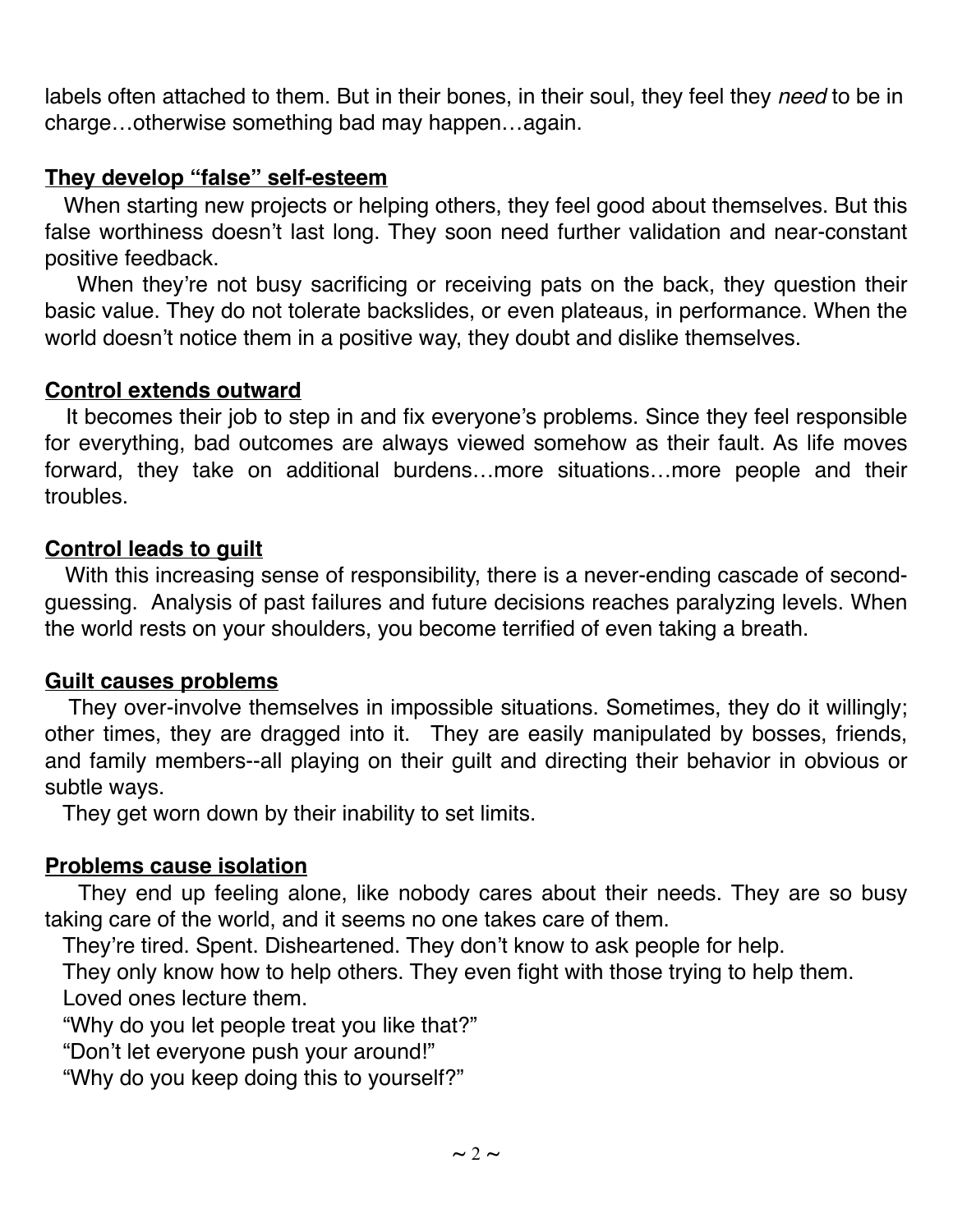But they give little weight to these statements. They are consumed by those who manipulate them and end up in conflict with those trying to break their pattern of over involvement.

It's the perfect storm for decompensating.

### **Dislike leads to neglect**

 They numb pain and push performance. They really emphasize performance. They sacrifice long-term mental and physical health by pushing short-term accomplishments.

They isolate, and, in the end, fail to maintain themselves *and decline*.

### **Neglect leads to destruction**

 Their neglect eventually leads to decreasing performance after fatigue sets in. Life and responsibility wear them down. They respond to this backslide harshly, with anger and frustration at themselves. They try to drive themselves harder, but they have driven themselves into the ground.

 They use alcohol, caffeine, or worse, in a desperate attempt to boost productivity- trying to either catch up to their responsibilities or punish themselves for falling behind. Sometimes they don't know where a push for productivity ends and a punishment for failure begins.

### **Destruction leads to collapse**

 This recipe of physical and mental disregard continues—sometimes for years, until one day…they collapse, or snap. Maybe the suppressed emotion comes out through a loss of control. Maybe they physically drop and can't go on. Whatever the outcome, the truth is… they're spent. Done. Lost.

They have no idea how to move forward.

There is a palpable darkness once they reach this place.

They begin to feel quicksand under their feet.

They doubt who they are, where they're going, and the value of their very existence.

### **They don't recognize this collapse's relationship to previous traumas**

 They attribute this collapse to poor performance or lack of effort. If you ask them about the past trauma, they may say they have dealt with it. A defensive response keeps others out and the cycle going. They may say,

"That doesn't have anything to do with this."

"That's over."

"I've moved on."

 They don't see how the pattern of over-reliance on suppression, over-extension of responsibility, and self-destruction leads to this predictable result.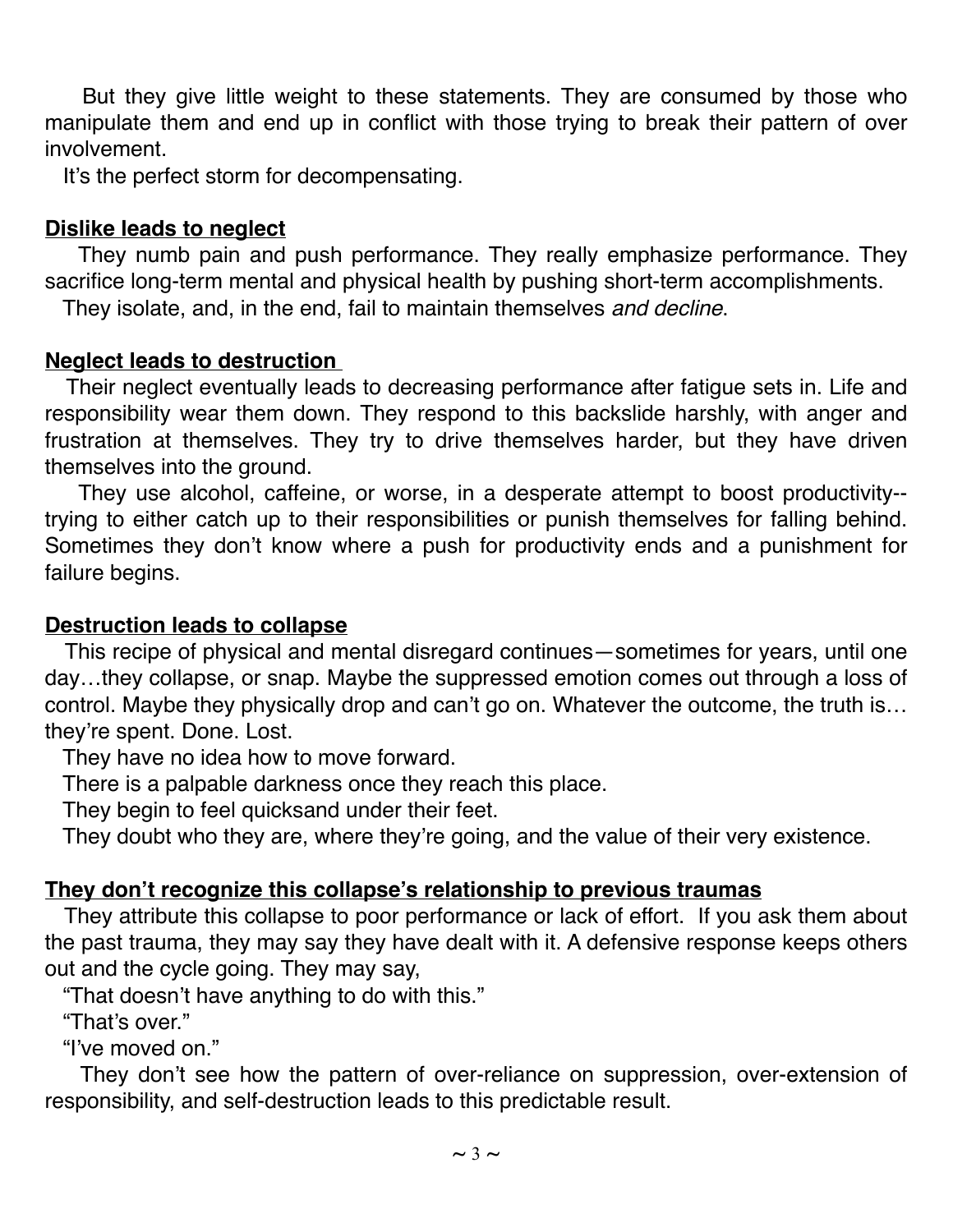Those old traumas live inside of them affecting every interaction, decision, and perception. They are present even as they try to rebuild their lives.

### **They try to rebuild and the cycle repeats**

They stay down for a while.

 Then something happens, something positive. And that false sense of self-esteem returns, and they start to chase it, chase it like a drug. And they slowly climb out of their pit for a time. But trauma victims are *more* likely to be re-traumatized.

Why?

 They're so good at burying emotion, they struggle recognizing apprehension. By suppressing feelings, they ignore warnings. Boundaries become blurred and they fail to set limits—setting up for the next crash. This creates an exhausting pattern of repetition of past mistakes and perceived defeat.

### **But this isn't the end**

 That *is* the first part of your story, but *not* the end. **Here is how you change it.**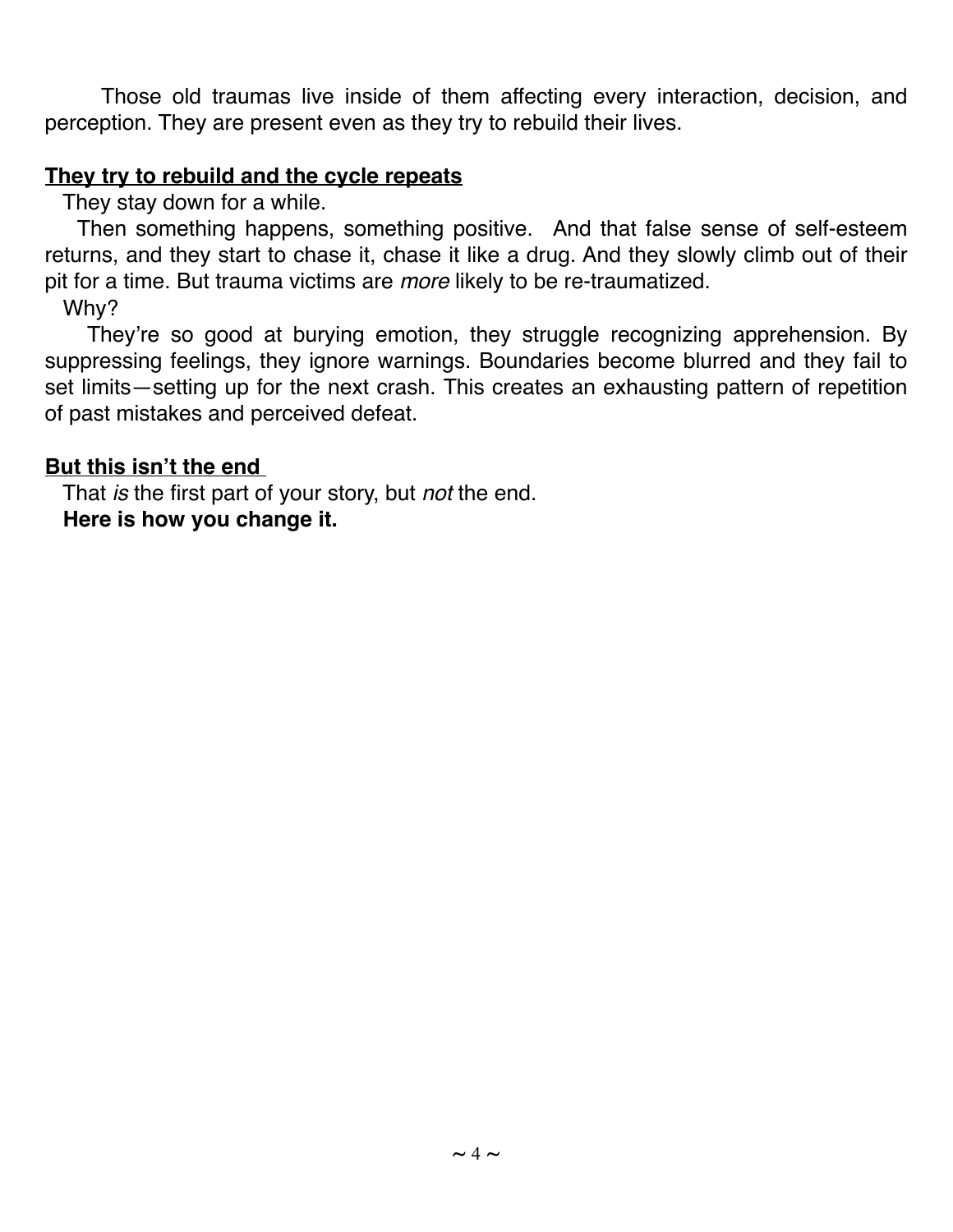# **A PLAN: 15 STEPS**

### CALMING DOWN A SEVERE **HYPER-ALERT EVENT** FROM A "TRIGGERED" state to "The Rest of the Story"

- Step 1: Defining Trauma
- Step 2: Understanding Triggers
- Step 3: Minimizing Severe Trigger Exposure
- Step 4: Minimizing Destructive Behavior
- Step 5: Encouraging Healthy Release of Emotion
- Step 6: Why Medication?
- Step 7: Giving a Framework of Treatment
- Steps 8-12: Getting Better

 Exposure to moderate triggers in treatment Improvement of Symptoms

Improvement of Function

Reduction of Medication

- Increased Stabilization
- Step 13: Reengagement in Relationships
- Step 14: Consolidation: Taking some time away from therapy
- Step 15: The Rest of the Story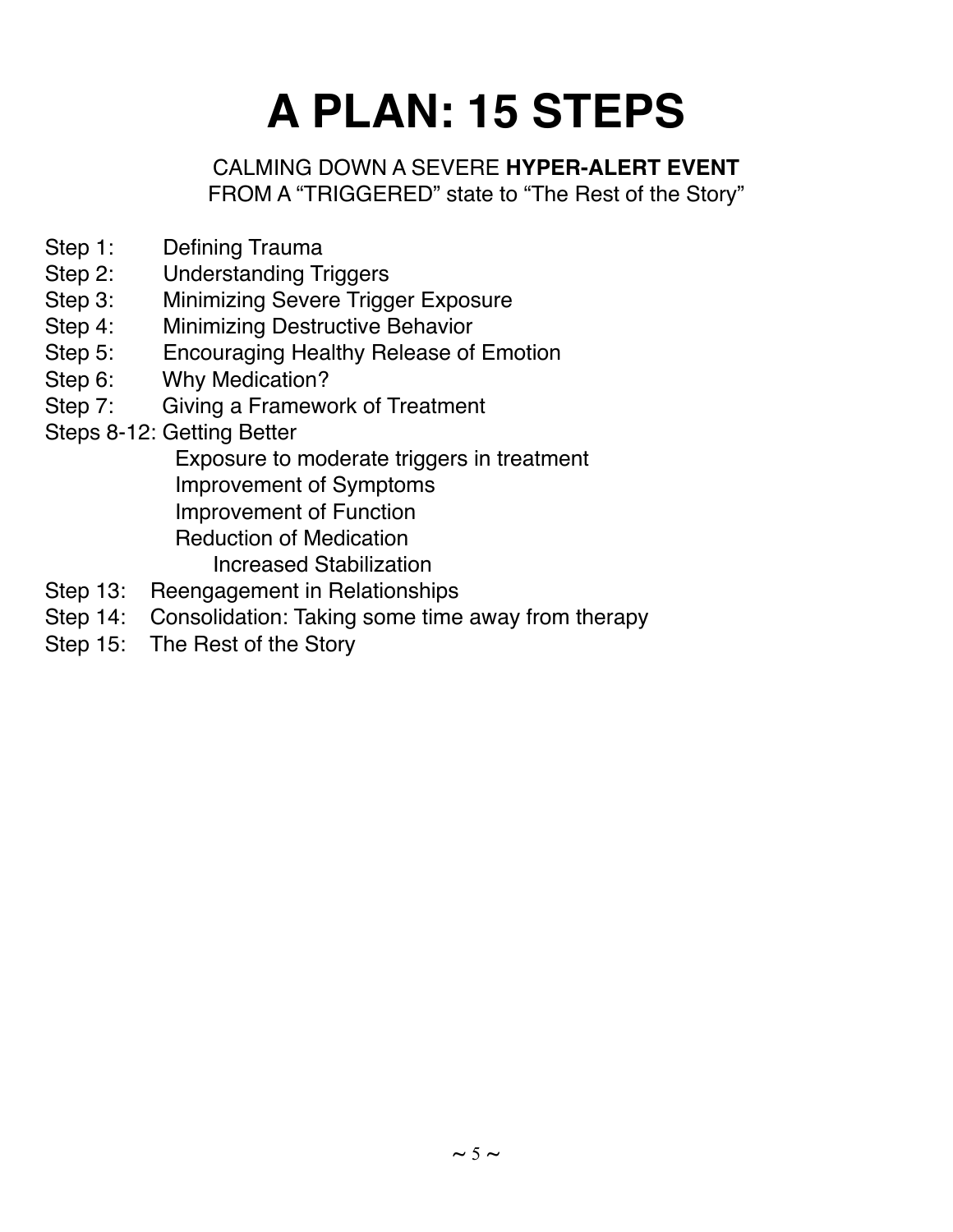# *Step 1: Defining Trauma*

### **What is a Trauma?**

What is a traumatic event?

 When people think of trauma they think of war and sexual assault. But what about being diagnosed with Alzheimer's disease? Finding your spouse of thirty years has been leading a double life? Discovering you were adopted? What about a claustrophobic person locked in a closet or a person with schizophrenia believing Satan is in possession of their soul?

As you think about these incidents, you realize…

### **Trauma is Subjective**

People experience events differently. It doesn't matter how others "see" it. What matters is how you *feel* it— both in the moment it's happening and how you respond over time to its memory after the event. That's what *really* matters.

 Any of the following (and likely many others) could result in emotional trauma with lasting impact:

- · Chronic interaction with a severely disturbed individual
- · Receiving a terrible medical diagnosis (Dementia, Cancer, Multiple Sclerosis)
- · Cognitive impairment or confusion. It's terrifying to not know where you are
- · Disturbances in reality (hearing voices or paranoia)
- · Discovering infidelity in a relationship
- · Being forcibly exposed to a phobia (locked into closet if claustrophobic, hospitalization with a needle phobia)
- $\cdot$  Losing contact with a loved one for a short or long period of time
- · Verbal, emotional abuse (such as constant put downs, derogatory comments or control) from a significant person, even if not life threatening
- · Struggling with socialization and being forced to difficult social situations (such as an autistic person who grew up in an environment with no sensitivity to their disorder)
- · Addiction, dependence, or abuse of drugs or alcohol
- · Experiences with legal system (such as being arrested, being sued or accused of something you did or did not do, or release after a long sentence)
- · Divorce (with or without cause or justification)
- · Relocation (with or without control)
- · Loss of work and/or poverty, creating unstable future for self or loved ones
- $\cdot$  Loss of hearing and sight, and the isolation it brings
- · Gender Identity Disorder in a society where it is unacceptable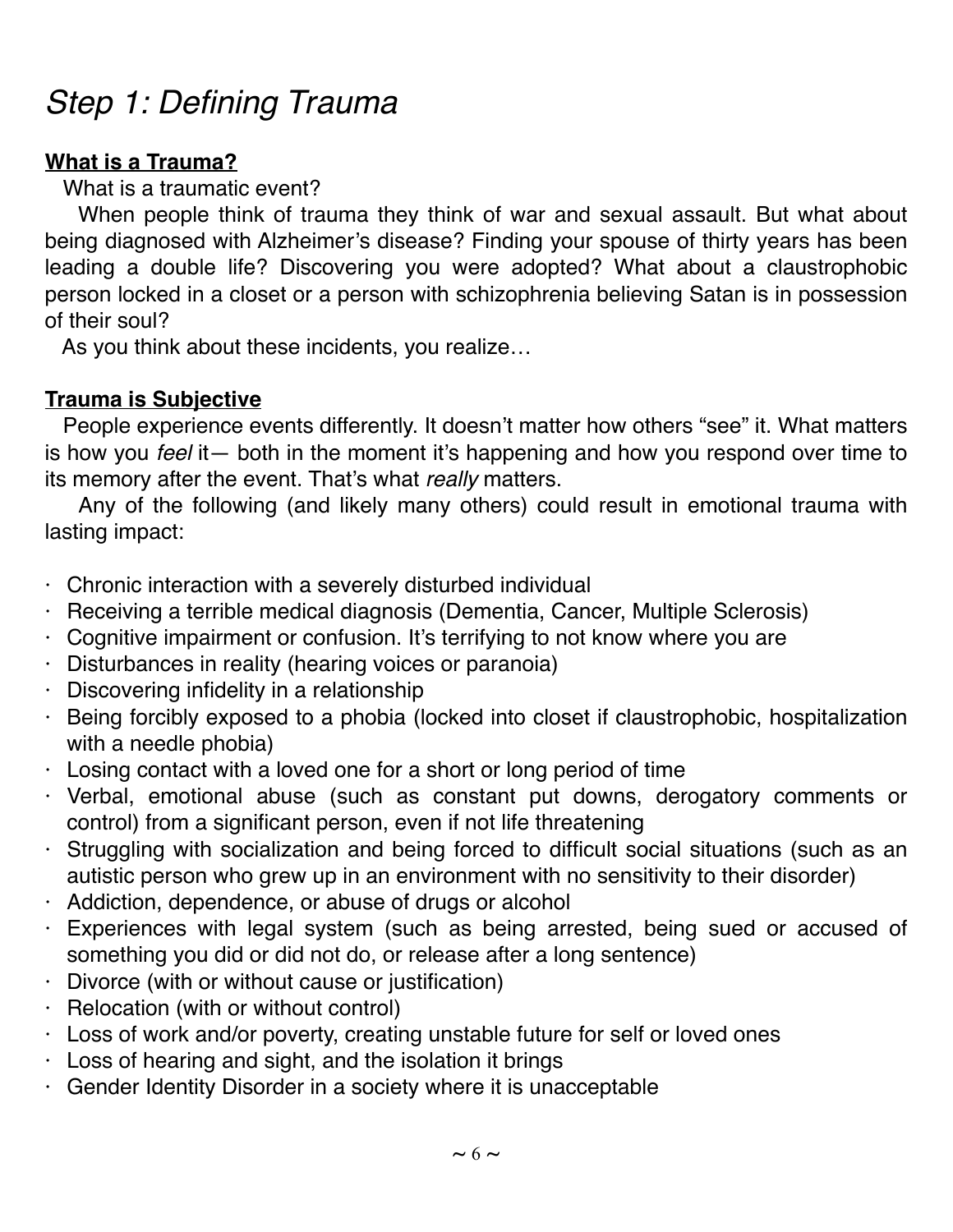### **Trauma is Common**

No one makes it through life without trauma.

 Parents try to protect their children from it, but the truth is, parents should prepare them for it. We've all been through something that has altered us.

 We live in a world where most survive traumas and experiences that our ancestors would have perished from or never experienced at all. We survive car accidents, endure medical procedures, see the end of twenty-year relationships we thought would last forever. In other words, we *survive* a lot more than our ancestors did. We also live much longer. We have to learn to live with a lot of baggage and a high level of uncertainty by the time we reach the end of our lives

Nobody makes it unscathed. We're all limping through life with scars from our past.

### **Trauma is Cumulative**

 We know that the more trauma someone endures, the more likely traumas are to cause long-standing problems. Imagine a child experiencing the following over two years:

- · Being bullied at school.
- · Enduring a significant illness.
- · Watching parents go through a divorce.

 Now imagine them overlapping in the same six-month window. The second scenario is much more likely to cause problems because it increases a sense of powerlessness, which brings us to our next point.

### **Trauma Involves Control**

The less control someone has over a situation, the more traumatic it feels. This is important to remember. The most common trigger for most trauma survivors is a temporary loss of control.

In fact, one of the biggest coping skills from trauma is being hyper-controlling. It's a way of convincing yourself that nothing bad will ever happen again. It also creates a rigidness that hampers the ability to use flexibility as a means of coping—none of it exercised through deliberate or conscious means.

### **Trauma Elicits Intense Emotions**

 The *fight/flight/freeze* response is the most powerful emotion in human experience. Severe trauma elicits this in its greatest manifestation. It can become a seemingly uncontrollable level of agitation and excitement. People feel like a caged, angry animal. Fear is often masked through a variety of emotional responses that reinforce the problematic cycle. The role of anger and fear is re-cast into unhealthy reactions to oneself, to others, and to the world around them.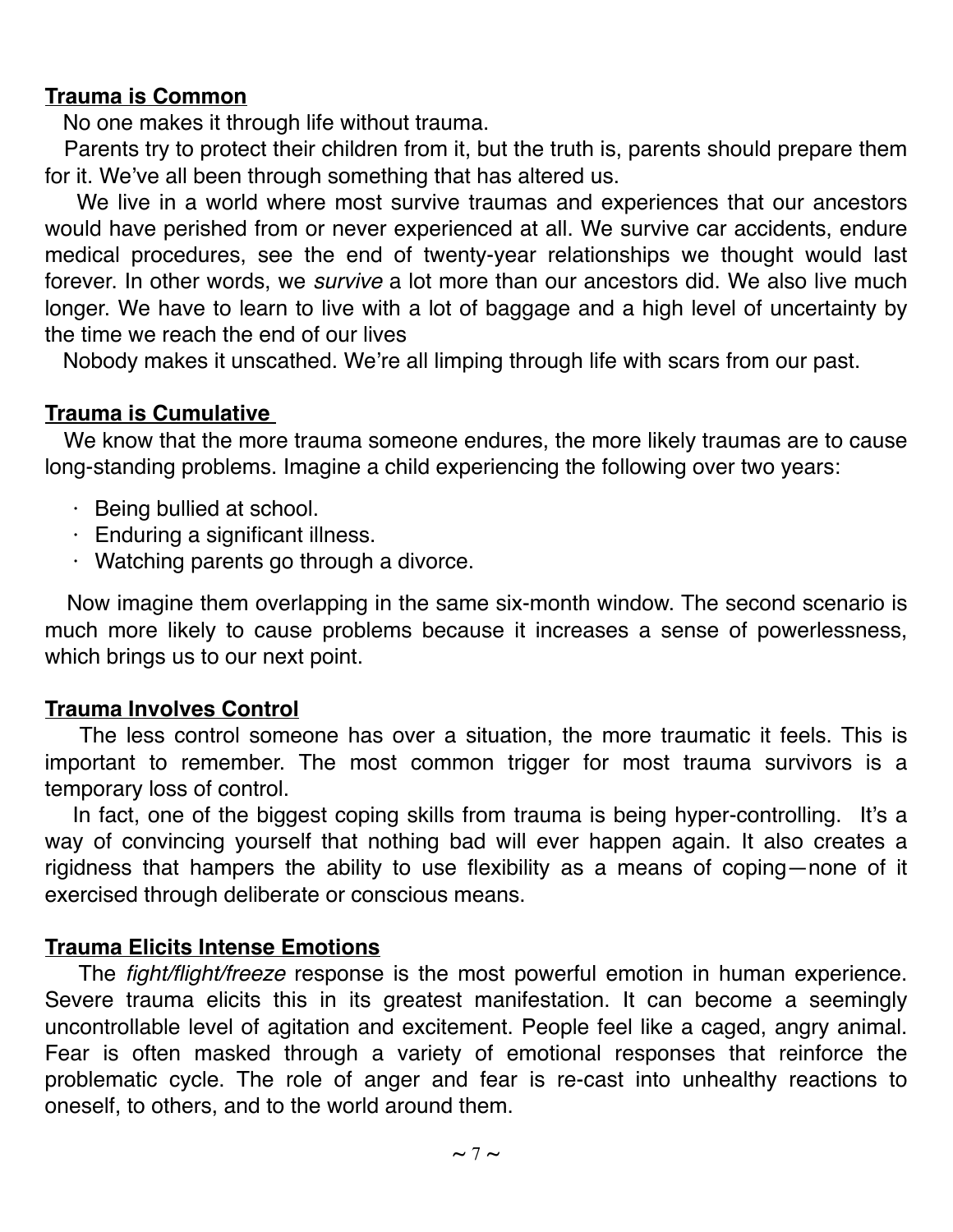### **Aging Can Worsen Trauma**

Aging in the modern world means slowly losing important things (functionality, friends, and loved ones). Most people slowly lose control over their lives as a natural course of aging. It's no surprise that this process can be difficult for the trauma survivor. They have built a life and world of control, and they slowly start to lose it.

### *Step 2: Understanding Triggers*

### **Triggers Are Subjective**

Understanding *triggers* is the next step in understanding trauma. Triggers, like trauma, are subjective. Some people may be triggered by authority figures, some by firecrackers, some by responsibility. Some triggers make sense, and some are random. For instance, we had one patient that hated *Old Spice* Cologne. She never knew why until recalling it was commonly worn by the person who abused her.

 Knowing what sets you off is a first step at getting better. You need to learn what triggers you and how much it triggers you. This can minimize risk and assist recovery.

 Journaling is very helpful. Rereading weekly journals will give you a lot of awareness of triggers. By watching and being aware, you start to get a better understanding of what things set you off and how much they set you off.

Self-awareness is helpful.

*Mindfulness* is very helpful. We'll talk about this more later.

### **Triggers Are Cumulative**

Once people have been exposed to enough trauma, they tend to get an *allergic-type*  response to stress. If you are allergic to bees and get stung once every five years, then you'll probably survive. But…three stings in an hour…that could be deadly.

 Triggers are like that. The more you get triggered, the closer the triggers are together, the more agitated you become, and the longer it takes to calm down.

 This is powerful. It can significantly alter one's feelings and perceptions. Even small life events can have profound effects when occurring close together.

### **Triggers Often Involve Control**

Control is one of the biggest triggers to survivors of trauma. This is why most people who have been through difficult events really struggle with aging, when control is decreased. Control is very sneaky. It can come up everywhere.

We have little control when we go to the dentist or doctor.

We have little control when assisting our adult children.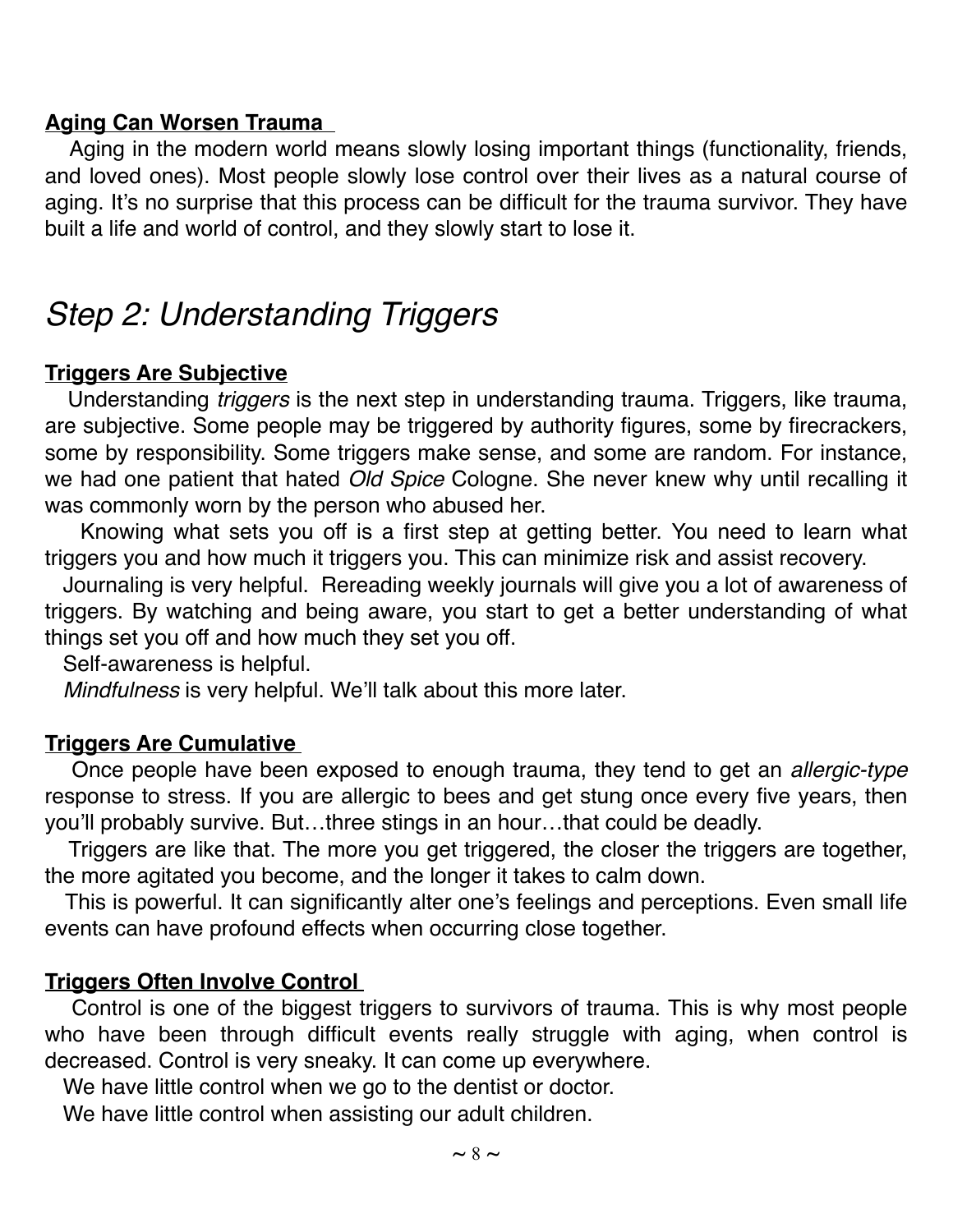We have little control preventing the loss of our friends and families.

 All these things, and many other seemingly insignificant challenges can slowly trigger a response in a trauma survivor. This is identified in a good axiom:

"Change is always hard but it's harder the tougher life has been."

### **Triggers Elicit Intense Emotions**

Triggers vary in severity. Some reactivate the entire trauma response, others partially elevate us. Unavoidable triggers that bring back a full *flight/fight/freeze* response are difficult to treat. There is almost no amount of medication that can calm a person being terrorized in that moment. Imagine trying to medicate or calm someone while they are being held hostage.

 We once had a patient who was raped by a coworker. She suffered nightmares, flashbacks, and panic attacks from the event. No charges were filed and both parties remained at the same employer. But they were in separate departments and never saw each other. She came in one day and informed us that she had been transferred to *his* department and would be working next to him.

"How am I going to do that without crawling out of my skin?" She asked.

 "That's impossible," I replied. "Imagine putting a mouse in a cage right next to a cat. Now imagine trying to give that mouse enough medication to sleep there. There is no amount of medication or therapy that is going to allow you to tolerate that trigger *at this time* with your current symptoms. You're asking too much of your treatment."

She didn't believe me.

 She ended up with a lot of visits and a lot of medications over the next three months. Eventually, she left for another department… and she got better.

 You have to respect the power of *severe* triggers in your present. Some things you just *have* to stay away from when you're not doing well.

# *Step 3: Minimizing Severe Trigger Exposure*

Once you understand triggers, you must try to minimize the severe, non-therapeutic exposure. Doing otherwise will hinder recovery and limit wellness.

 Sometimes exposure can be a *good* thing. For instance, if you are triggered by supermarkets or being in crowds, we may ask you to place yourself in these situations and slowly get used to them. This is called *habituation.* The longer we are around lowlevel stressors, the less stressful they become. We become desensitized.

We don't encourage over-exposure during times of crisis. Triggers, like traumas, are cumulative, so we would rather work on triggers when calm and work on them one at a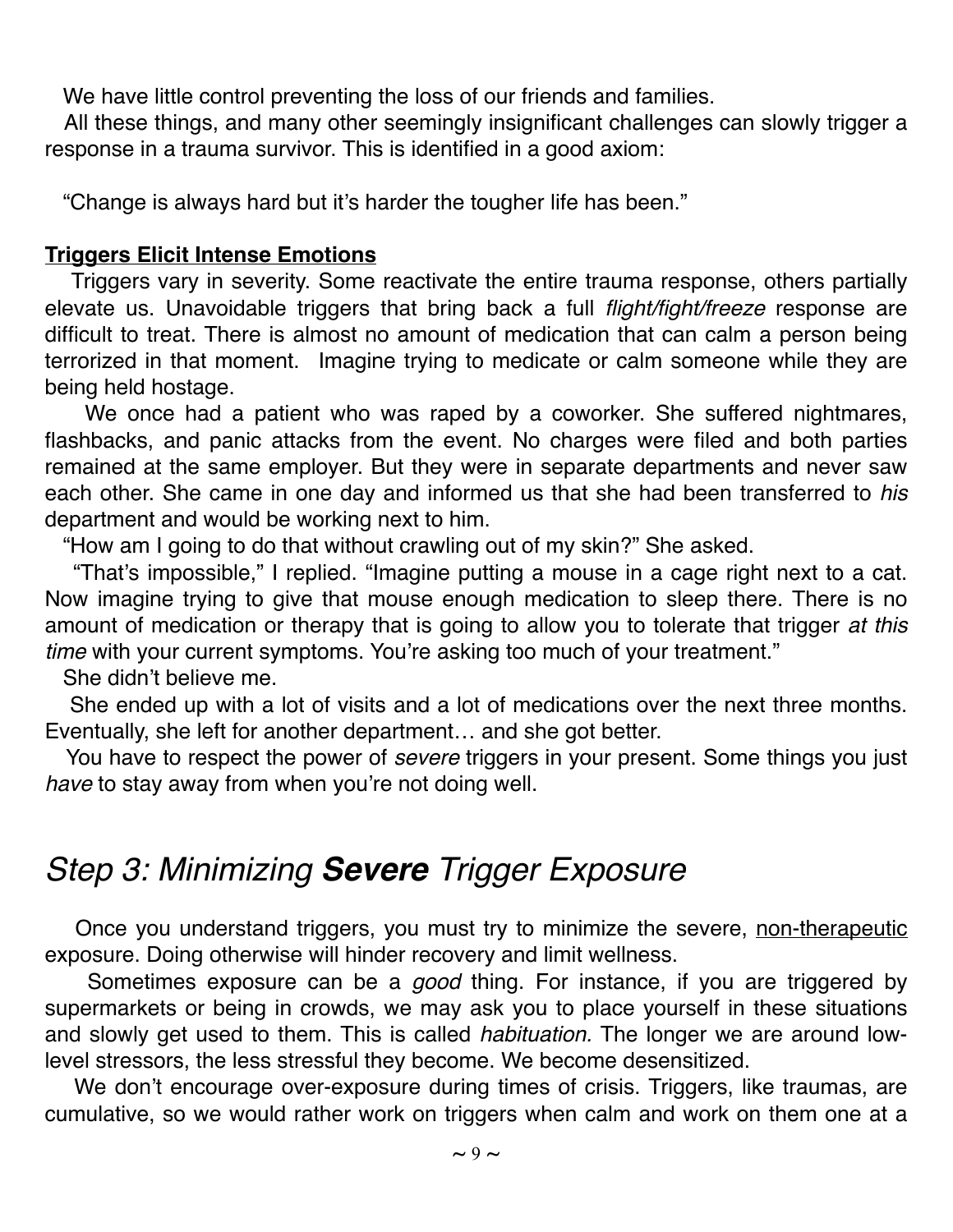time. An essential piece of recovery is appropriately addressing triggers when you are engaged in a helping process with providers.

 Part of de-escalating from a severe hyper-arousal state is minimizing major triggers. This is why hospitalization (if that itself is not a trigger), changing location, or taking some time off work can be valuable to a person who is really on the edge.

 Sometimes minimizing triggers and their repercussions can be as simple as pulling back a little when stressed out, setting better emotional and physical boundaries, and being mindful of your environment.

 Minimizing severe trigger exposure means staying away from horrible, *avoidable* triggers. It also means not piling on too many moderate-level triggers at the same time.

### *Step 4: Minimizing Destructive Behavior*

 People tend to be destructive when they feel bad. They yell. They break things. They drink. They stay up late. They eat too much or not at

They know these will make them worse. But they still do them.

 Maybe they're so angry at themselves for struggling they think, "What's the use?" Or they want control so badly, they will choose control over their destruction over no control in another situation. When you can't do something productive: **DO NOTHING**. This is hard for trauma survivors. (Remember that stillness is uncomfortable.) They always feel they need to do something when they feel bad. In fact, doing *nothing* is better than doing something destructive. This is an important fact to remember.

 Self-destructive feelings are understandable and common. But if we can avoid self-destructive action, we lessen the impact and consequences of the feelings. There is simply less to "undo" in the recovery process when there is not destructive action.

Intense feelings are natural.

Learning to control behavior is mandatory.

 Getting you better and keeping you safe are *not* the same thing. When we're focused on controlling dangerous behavior, we lose sight of improvement. If you can keep yourself safe by not acting on destructive impulses, we can focus entirely on getting you better. Safety is always primary.

 Not being destructive gets you better faster. So, once your mood improves, you can focus on enjoying it rather than picking up pieces. Getting better is less daunting when the first thing you get to do is enjoy it rather than try to atone for mistakes.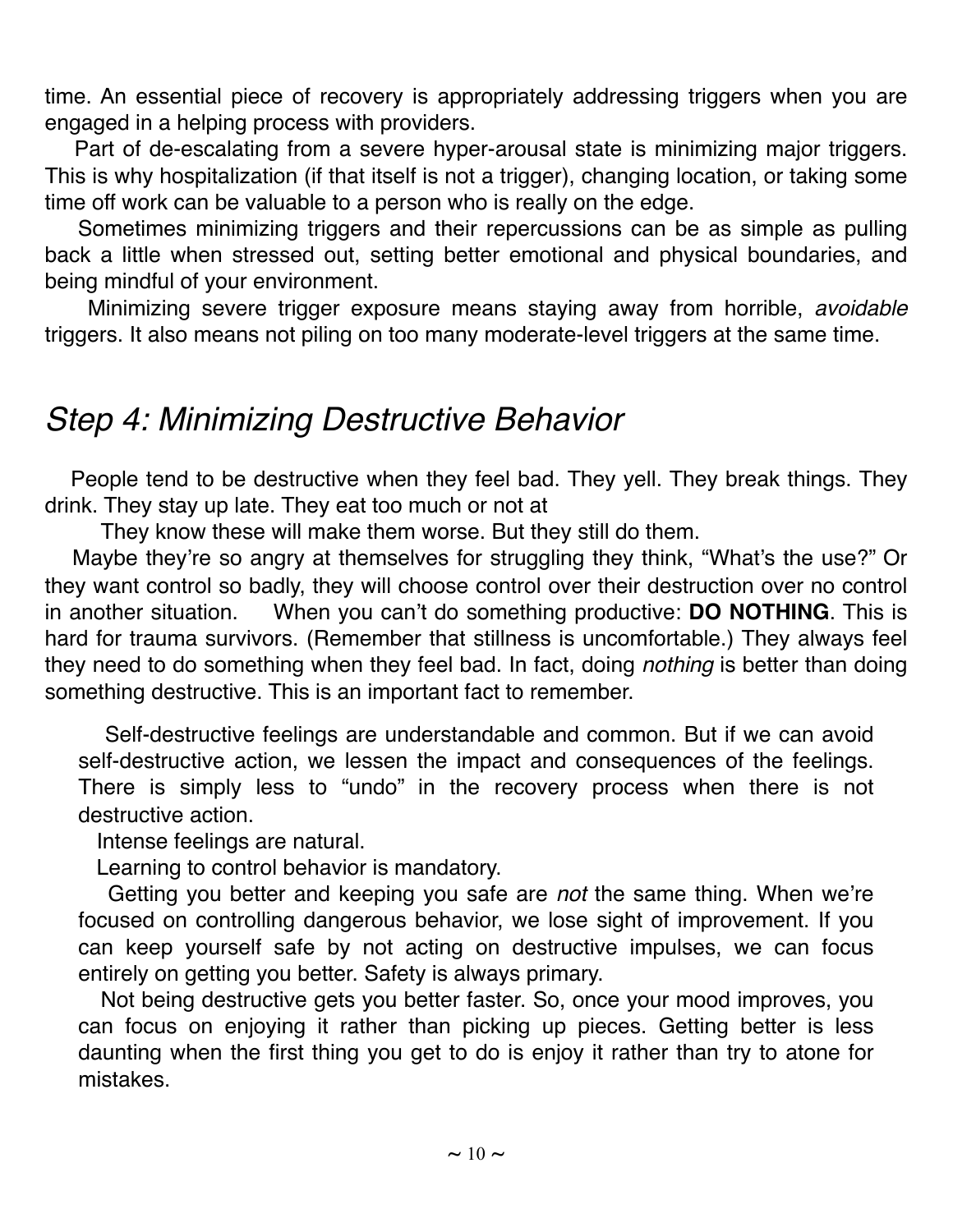Get used to doing nothing when triggered is imperative, because limited action is probably the *best* action for a severely triggered person.

# *Step 5: Healthy Release of Emotion*

 The *fight/flight/freeze* response brought by trauma and triggers is a *physical*  response—it unavoidably mandates action. The best way to deal with it is healthy and reasonable physical activity. This is why some people exercise when stressed. Exercise is useful in bringing down a triggered state.

 Exercise may not be a healthy option for everyone. If exercise is not available, a large release of adrenaline may also do the trick in the form of acupuncture, a cool swim or shower, or maybe a massage. Dr. Grace frequently swims in the 74° springs after work as way to release the stress of the day. Need for release is why people hit, cut, and scratch themselves. They are releasing adrenaline to give them control over their emotions. Be mindful to choose non-triggering forms of release.

### *Step 6: Why Medication?*

### **Low Dose Polypharmacy**

Medication or psychotherapy for trauma? Which should come first? Is one medication better or multiple medications?

 A lot of this depends on how bad people are at the time and what are the goals. Severely triggered patients are probably going to need some calming down to contribute to therapy.

 If medications are used, several in low doses may be better option than a single agent in a high dose.

 Early, low-dose, *rational* polypharmacy (use of multiple medications together) may be a better option to step-wise escalation of agent after agent. In other words, *simultaneously* starting several medications that are often highly effective at *low*  doses because they work together.

This is based on the enormity of the *fight/flight/freeze* response.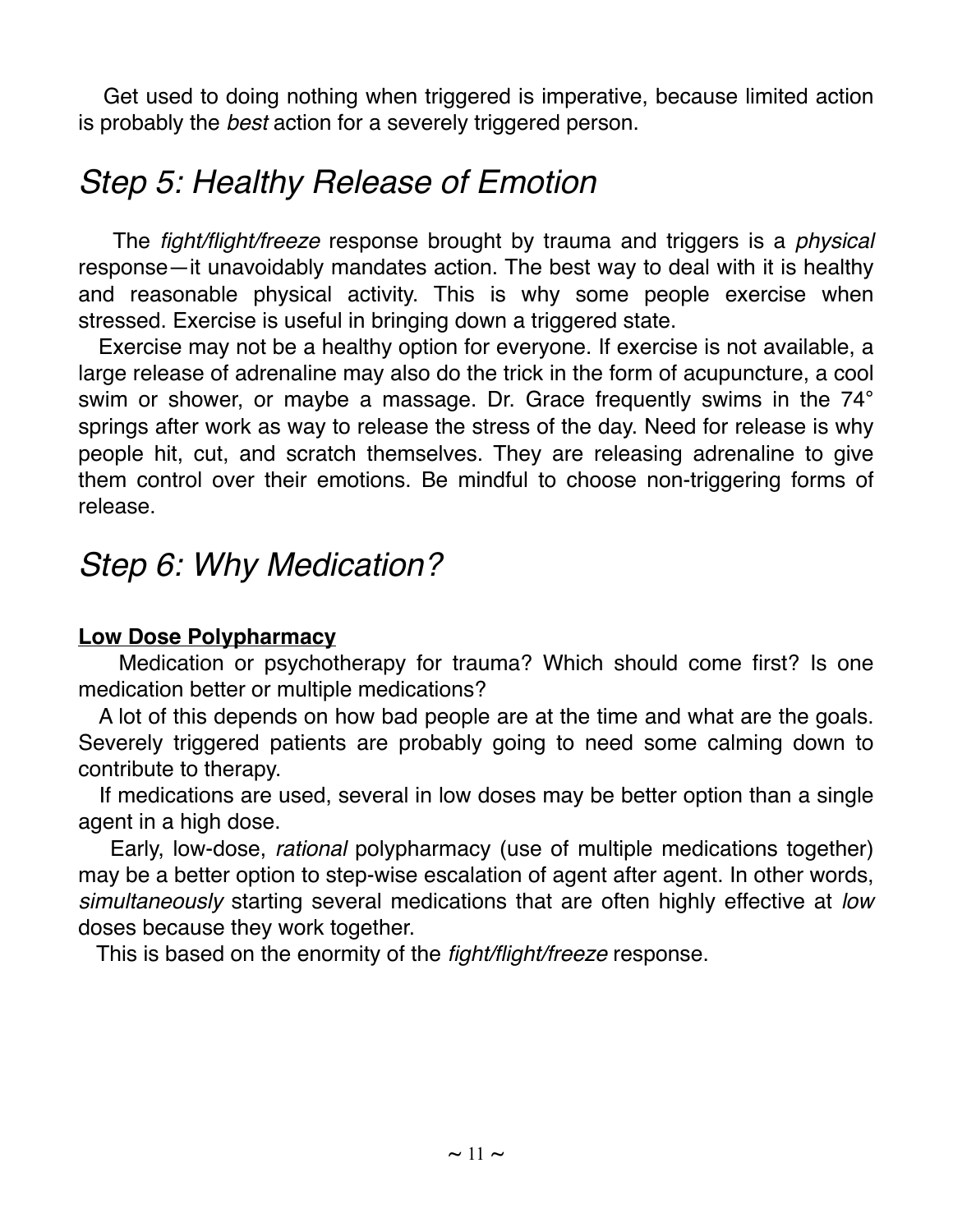Some combination of these medications early in the triggered cycle may be a better pharmacological solution and allow people to do the exposure work necessary.

We are looking to calm, allow moderate exposure, and avoid sedation.

 All of the following have shown some benefits (short or long-term) and some harm in trauma-related anxiety.

| Antidepressants | Antipsychotics           |
|-----------------|--------------------------|
| Anticonvulsants | <b>Benzodiazepines</b>   |
| Alpha Agents    | <b>Medical Marijuana</b> |

Some combination of these medications early in the triggered cycle is a better pharmacological solution. Once people are calm, they may start to *feel* medicated (provided they don't take on more stressors or triggers).

# *Step 7: Giving a Framework of Treatment*

 We'll start implementing a framework for a better life. It is a fact that the strongest factor driving change in the brain is one's behavior. Therefore, what you do is just as important as what you think and what you feel.

 It will involve an understanding of triggers, cycles, and the following components below which have helped countless patients. Education is essential to understanding trauma processes and understanding yourself. Knowledge is power when it is utilized, and it works in conjunction with medication.

### **Structure, Structure, and More Structure**

 We'll tell you to live a structured life. Structure helps all human beings. It *really* helps anxiety. When you have fewer choices, you worry less, you *feel* like you have more control. Uncertainty drives anxiety into high gear. Therefore: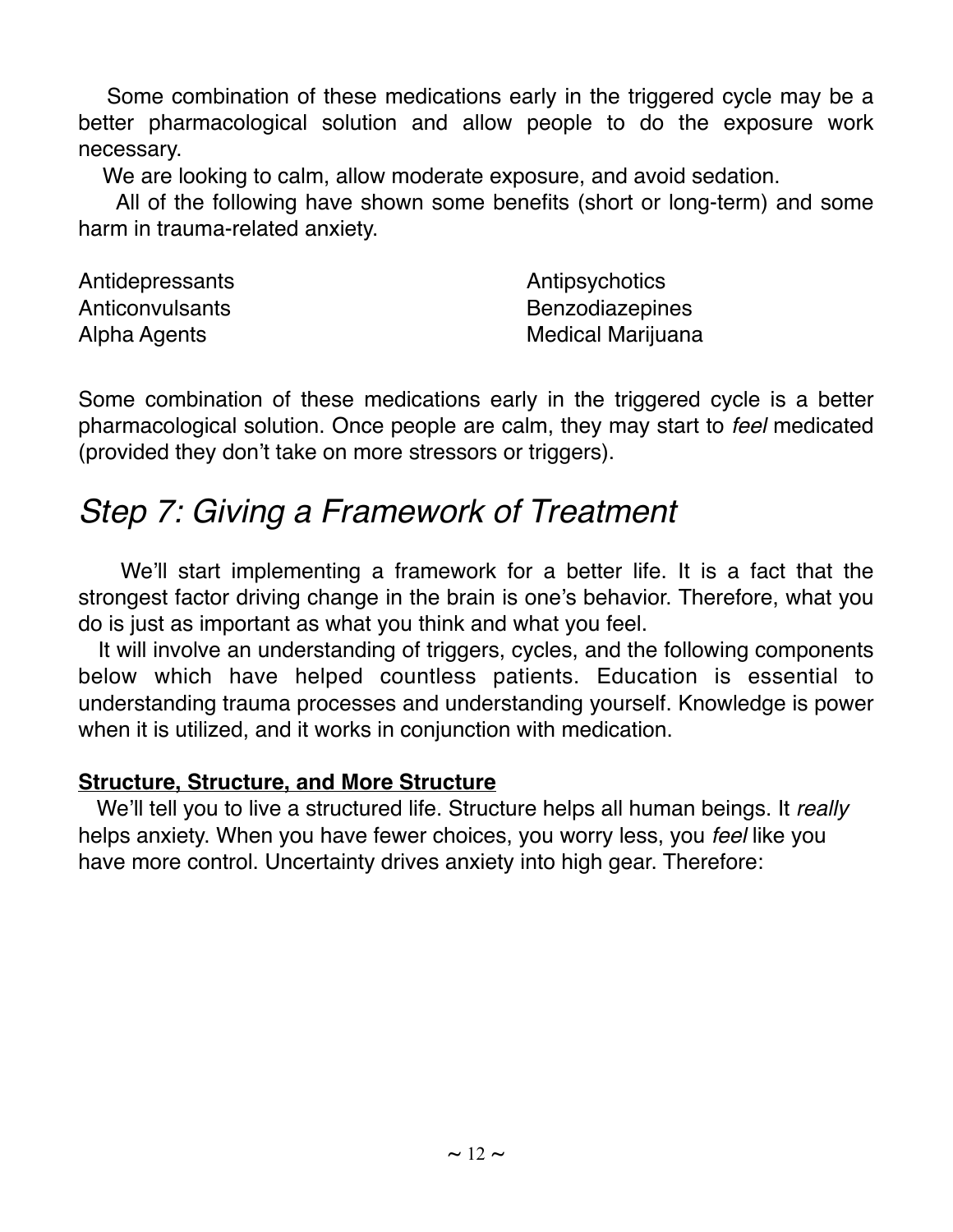- ⋅ Wake at the same time
- ⋅ Meditate at the same time
- $\cdot$  Be active mentally at the same time
- $\cdot$  Be active physically at the same time
- ⋅Eat at the time
- $\cdot$  Go to bed at the same time

 Do these in a consistent way—not in an obsessional way. You don't have to have two eggs every morning at 8:14 AM, but it would serve you well to have a reasonable meal, consisting about the same size, near the same time each morning.

 Structure helps your body's clock. It helps you digest your food because you know to turn on your stomach thirty minutes before dinner. It helps you concentrate at work because you always do mental work at 9:00 AM. It helps you avoid injury because you always exercise around 4:30 PM. And it helps you sleep because you go to bed at 10:00 PM.

 Use structure to put your body in a rhythm you can count on. You'll be less anxious and more productive.

It is one of the important things you can do to live a healthy life.

### **Avoid "Excitement" as Your Definition of Happiness**

 The modern world has replaced "peace" with "excitement" as its definition of happiness. We seek a perpetual adrenaline rush in the form of video games, internet stimulation, intense personal interactions, and dramatic television.

 This roller coaster of emotion creates emotional havoc on our existence. It is brutal on trauma survivors.

Stop chasing perpetual excitement.

Excitement is the desert of good life.

Serenity is the meal.

Trauma survivors need more meals and very few deserts.

### **Learn and Understand Coping Skills**

How can you deal with stress? We'll talk about three ways: suppression, displacement, and mindfulness. Understand these techniques. Use them appropriately.

### **Suppression**

 We've talked about suppression as the pushing negativity down and focusing on functionality. It's a good, short-term technique that helps you get through a rocky time. But it has some significant limitations.

 First, it hurts communication. When you are not acknowledging negativity, you will not communicate it. This will build silent resentment in relationships and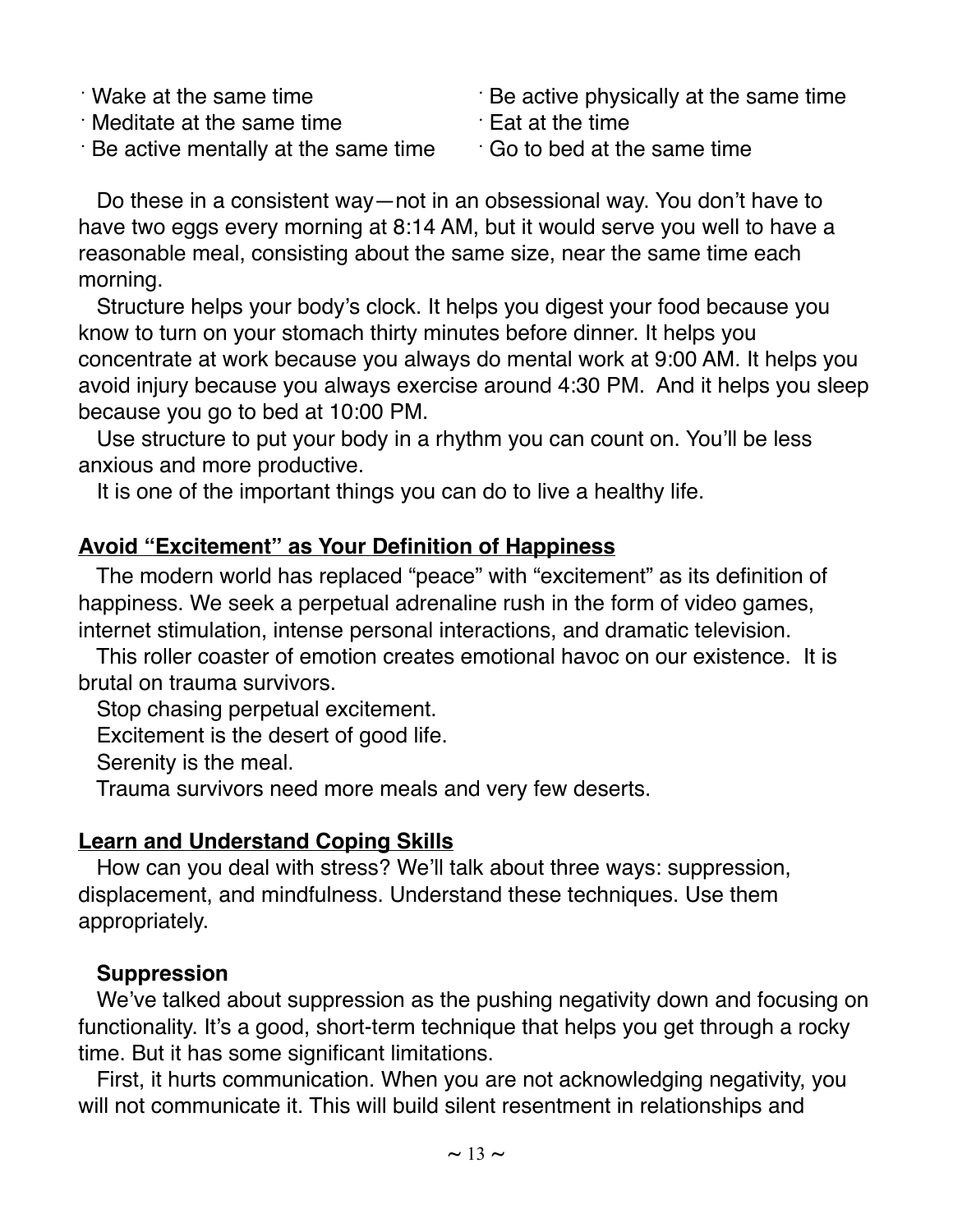deteriorate them over time. The gap in communication grows when you use too much suppression in your relationships.

 Second, you have poor self-awareness. Since you don't acknowledge your frustration, fear, and anger, you never know how taxed you are. You push yourself to the physical and mental edge without knowing it. You're never quite sure when you are ready to collapse or explode...until you do one or both.

 Third, it isolates you. People sense you pulling back. They begin to pull back from you. This is okay in the short-term because they stay away from you when you might explode. It's bad in long-term health of your relationships.

 If you're going to use suppression, you need to augment it with maintenance. Intentionally, take care of yourself and your relationships. Go back and apologize. Communicate *after* you calm down.

### **Displacement**

 You can displace emotion, in other words, get it out. There are healthy and unhealthy kinds of displacement.

1. Healthy Displacement 2. Unhealthy Displacement Push out negative emotion through exercise. Punch a wall. Write out negative feelings in a journal. Scream at your family. Cry on a friend's shoulder. Scratch your skin. Let it out to your therapist. Destroy your belongings.

 As it is easy to see, some of these are helpful. Some are harmful. Healthy d*isplacement* of emotion has a place, but you need to learn it appropriately.

 It also is socially unacceptable to displace emotions in some settings. You can't go for a jog while at work, so your tools may not always be available to you.

### **Mindfulness**

 *Mindfulness* is trendy term for a very old technique with a modern spin. It is the process of re-wiring the brain by transforming every experience to an acceptable conclusion. It focuses on healthy perspective as an alternative to suffering. We realize this may sound impossible to some people who instantly and often think of their worst moments and cannot imagine a positive coming from the experience.

It can be used for *any* experience.

It is easier and requires less skill to deal with lower level stressors.

 There are really several ways to achieve a mindful state of peace (traditional meditation, transcendental medication, and cognitive-based mindfulness). They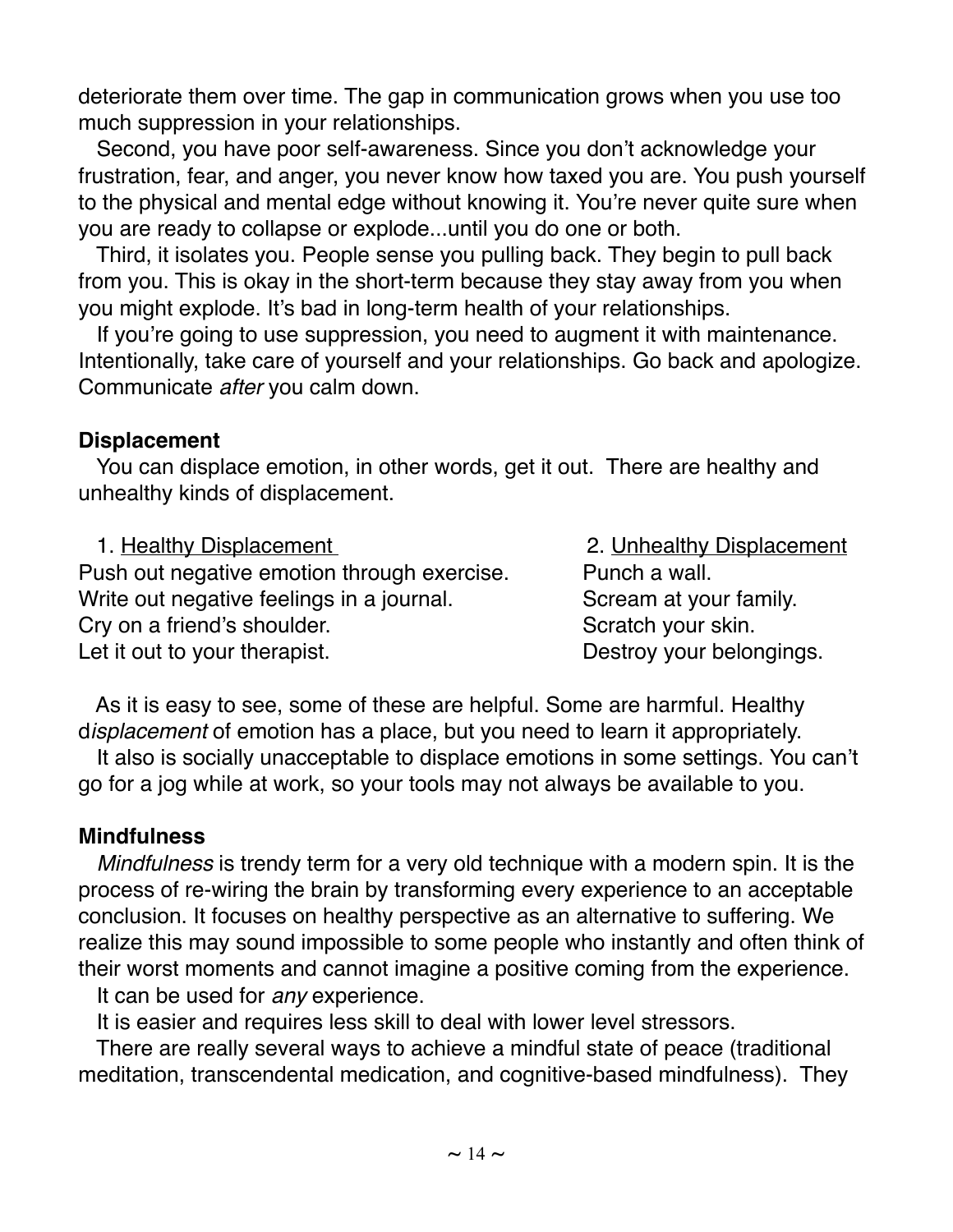are not mutually exclusive, but some work better depending on the person and situation.

### 1. Traditional Meditation

Traditional meditation focuses on breathing and calming the mind and body through control of its respiration. The goal is not to empty the mind, but to still it. Meditation also focuses on fully embracing each moment and each breath with serenity and kindness, using nonjudgment and observation skills that improve with practice. Of great significance toward contentment is achieving the state of a fully relaxed muscle body.

 In time you can learn this approach through your day, so that a single breath can bring you back to a place of calm. This technique essentially harnesses hours of focus and discipline into a single breath that lets you embrace everything going on in that moment in a positive way.

### 2. Transcendental Meditation

This is similar, but rather than focusing on breathing, you focus on a *mantra,* a particular sound or short phrase that is repeated either out loud or in your mind.

 It may be a sound with no English meaning…i.e. "Om". Or it may be a phrase such as, "Life is positive when I am." The technique has a similar effect to calm you over time particularly if you revisit it throughout your day.

### 3. Mindfulness-Based Cognitive-Behavioral Therapy

For many of us in the busy, modern world, focus on breathing and mantras seems difficult. Our minds are "too busy" for serenity and lend themselves to obsessions. Triggered states make relaxation challenging. For these people, there may be another approach.

 Rather than calming our body, we can direct our mind to a neutral, more desirable state. Using logical questioning and awareness, we can come to terms that not only is *calm* a more comfortable state, it is often the most powerful and most efficient.

 This type of training allows you to examine your life, your emotions, and reactions, using the intellect to guide you rationally to a rational state by asking such questions as, "What am I feeling?" and "Does that emotion help me right now?" This consistent re-evaluation of your reactions to stressors assists you in identifying where change is beneficial, and re-wires your brain to alternative conclusions. Neuroplasticity of the brain allows this process in everyone.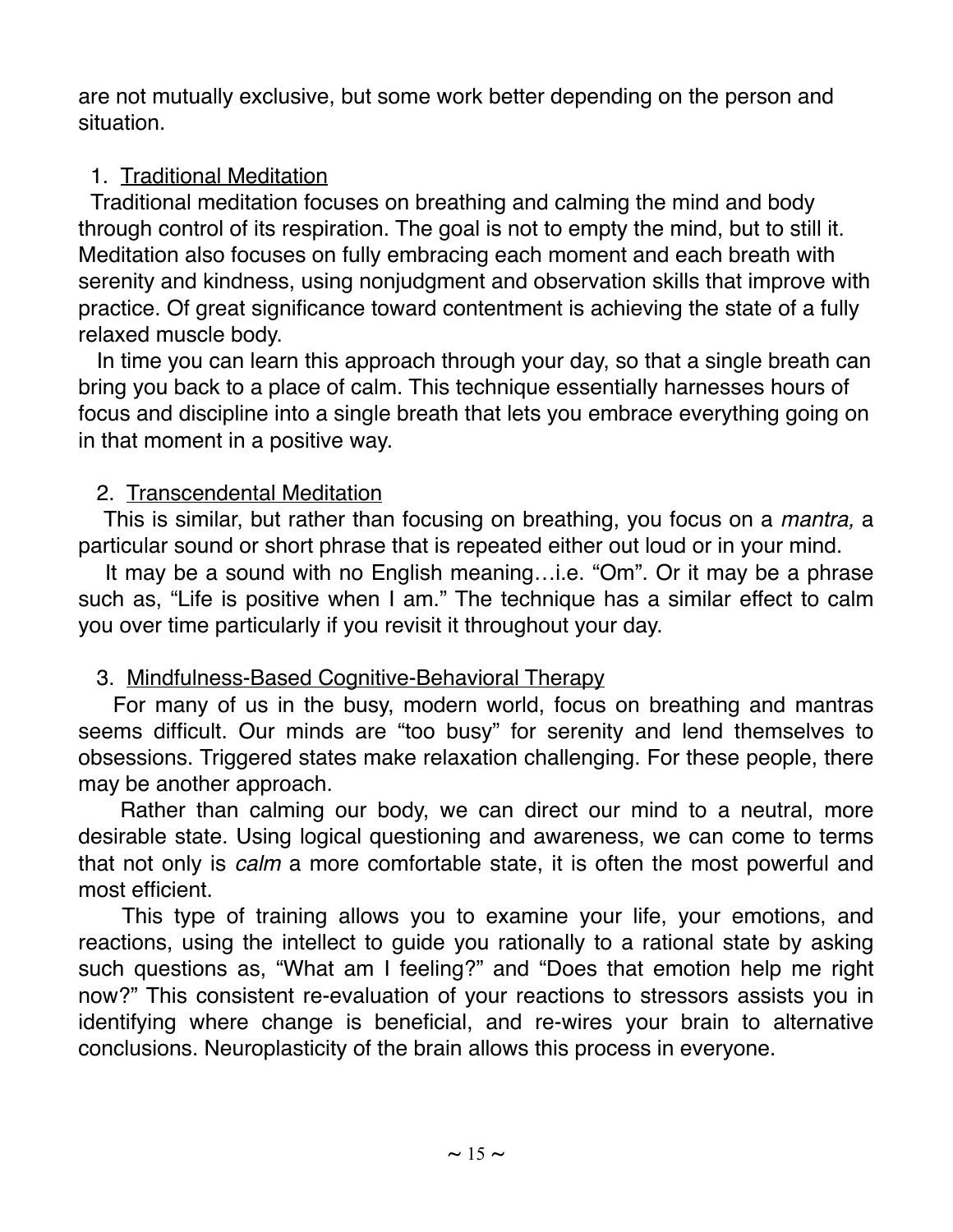In the end you often wind up in the same place…feeling calm and in control of your emotions. Mindfulness allows you to use your purposeful thoughts to get there. Kindness and calmness is almost always the best road.

### **The Power of Mindfulness**

 Mindfulness crosses the continuity from illness to wellness seamlessly. It can help us survive our most painful moments and help us appreciate our most precious, simply by thinking about what we're thinking about. It can help us to a better life and then help us enjoy that life to the fullest. The novice and the master can practice it side by side without disruption and the drug addict and business executive can find utility in it in the same day. It is a tool to fully become aware of your experiences in the most positive way possible.

When you become aware of this tool, three things happen:

- 1.You realize that you have used mindfulness to some extent throughout your life. You realize that most of your proudest moments were when you were thinking in this fashion.
- 2.You realize the people that you admire most in life think mindfully most of the time.
- 3.You notice the power it has throughout your days.

 MBCT (Mindfulness Based Cognitive Therapy) is an approach that assists the provider in helping the patient move purposefully through the mess of trauma and anxiety in a way that produces specific and measurable change.

### **From Dr. Grace**:

 "I was having a terrible day. I was angry and grumpy, stomping around like a bull in a china shop. I had to go into the bank to cancel a credit card that had been stolen and as I gruffly started to push my way inside, a middle-aged man caught sight of me and my obvious irritability. He looked at me with compassion and responded to my anger with kindness and gently said to me,

"Here, let me get the door for you."

 I stomped through the threshold and stopped dead in my tracks…all of my anger suddenly gone. I turned to him and said, "Thank you."

 He smiled and said, "You looked like someone that could use a door being opened for them."

I almost teared up as I replied, "I *really* did. I'm sorry."

 "For what?" he answered. "You just gave me the opportunity to change someone's day. Thank you."

*That is the power of mindfulness*.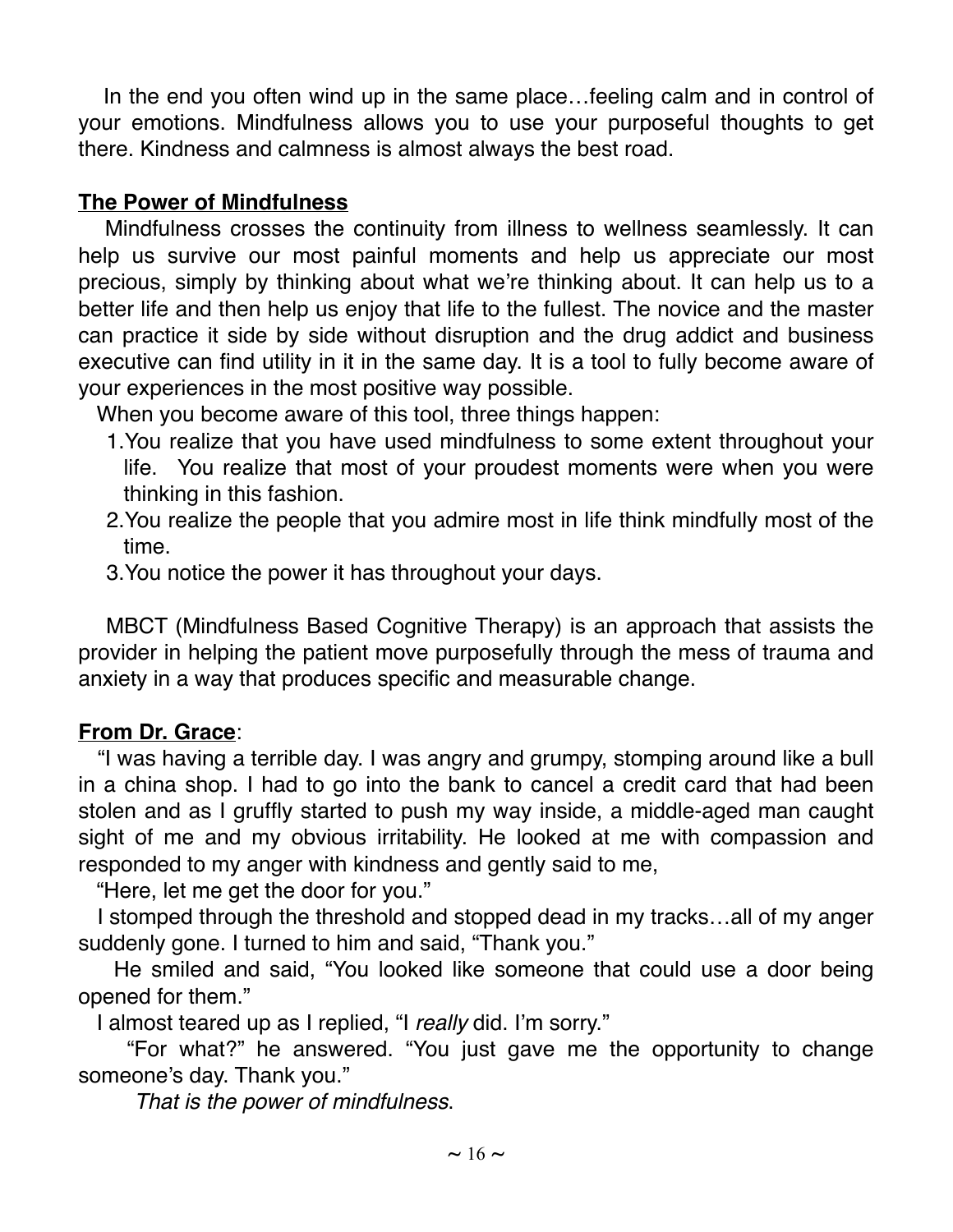### **Forgiveness and Apology**

Forgiveness and apologies are the work we do regarding the past, in order to stay mindful in the present.

Forgive everyone who has ever hurt you.

Apologize to everyone you have ever hurt.

 Blame and guilt are not requirements for this process—only the exchange of pain for acceptance. The apology is to acknowledge someone's suffering. The forgiveness is to acknowledge your own.

What happens when we forgive someone?

- 1. We hope they can have a true appreciation of all the pain they have been a part of in life.
- 2. We hope they try to minimize this in the future.

 Note: This may involve suffering. However, it is necessary and productive suffering. The greatest pain we feel in life is when we fully accept responsibility for suffering that we have been party to. Though it hurts badly, it inspires us to be better. And, in the end, we are thankful for this form of suffering.

 Example: you were driving the car when a distracted driver rear-ended you, leaving you and your passenger with significant lifelong injuries. In the aftermath, you will benefit greatly if:

1. You apologize to your passenger.

 Even though you did nothing wrong, you can acknowledge the pain they felt while you were there. And most important, the apology has to be on the magnitude of the pain, *not* on your level of involvement. You can't say, "Well, it wasn't really *my* fault, but I'm sorry you got hurt."

 Instead it should sound more like, "I'm *so* sorry this happened to you while I was driving."

 You don't have to feel guilty. This isn't about hurting you. It's about appreciating their suffering and your connection to it*.*

2. You need to forgive yourself.

 You are associated with the pain. You will be angry at yourself. Even if you made mistakes, even if you contributed, you must forgive yourself to move forward, regardless of the consequences.

 In truth, you cannot even appreciate the full magnitude of the consequences of your actions *unless* you forgive yourself. Only when we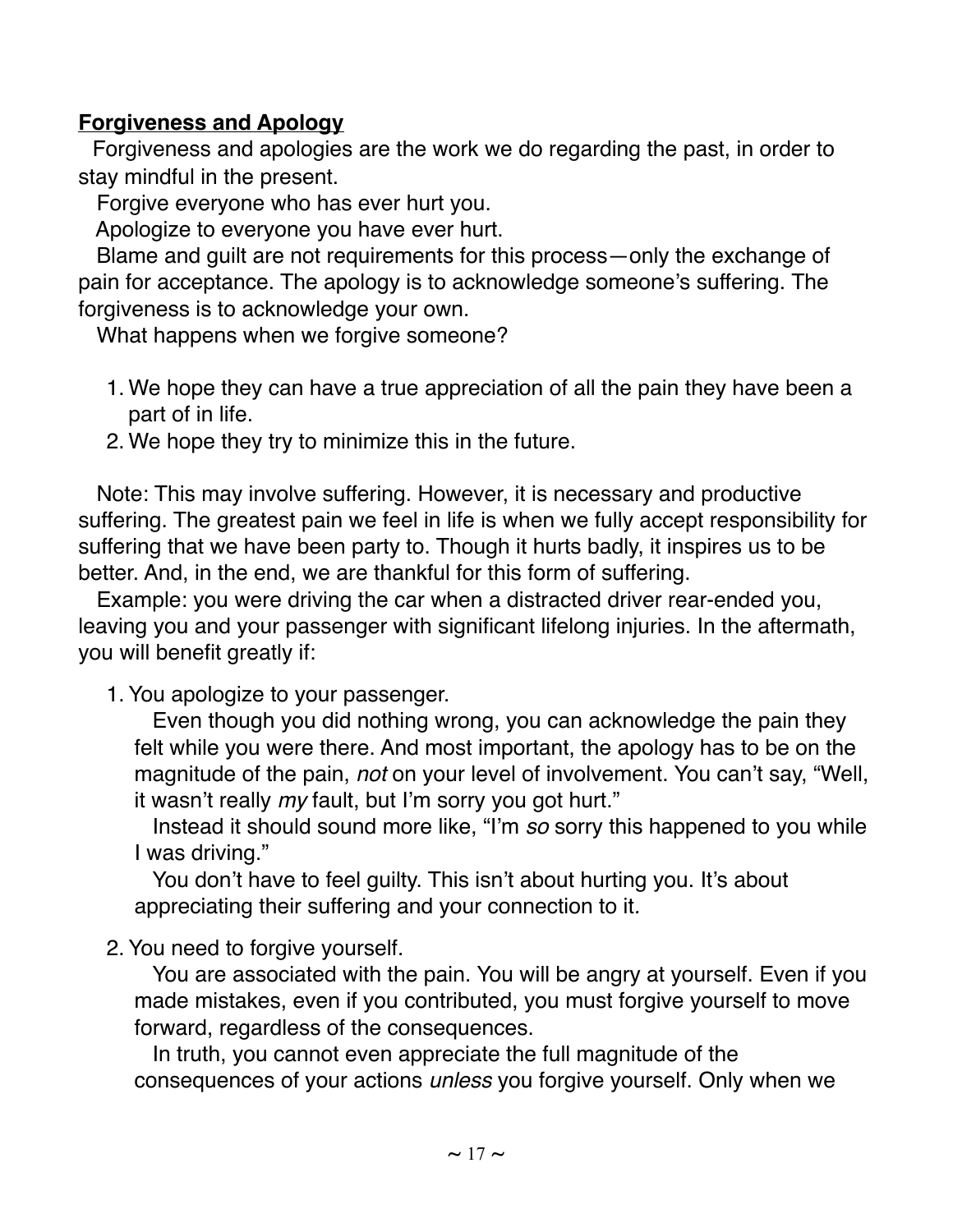*allow* ourselves mistakes do we allow ourselves to see the full impact of them.

3. You need to forgive your passenger.

 This may seem strange, but your passenger hurts you. Your passenger was there when it happened to you.

 They will remind you of the incident every time you see them. Their *suffering* will hurt you. You need to forgive them for hurting you.

4. You need to forgive the driver that rear-ended you.

 This is obvious but very difficult. But remember, by forgiving them you are hoping they gain appreciation of their action, remorse, and desire to do better. In truth this will likely cause them suffering, but it will be constructive suffering.

Over-controlling people need to start every day forgiving themselves for not saving the world. And maybe repeat it a few times throughout the day. This is a key component to good self-care and building of a healthy self-concept.

 The nature of what creates a trauma often conflicts with the ability to let go (and the distortion that control is safe). Forgiveness provides a soft place to begin this work of healing. Trauma often results in us forgetting to be kind to ourselves and to others.

Dr. Grace's mantra:

"I'm just a scared little man, without a plan, doing the best I can."

### **Stay Busy in a Healthy Way**

In moderation, suppression of emotion through activity is normal, but not always helpful. It is more effective when applied in the *reasonable* way, within the framework here. It's not healthy to suppress through a panic-driven frenzy that helps forget everything we feel.

### **Careful-Exposure to Moderate Triggers**

 Almost all psychological treatments involve exposure. They vary in the amount of control or distraction used while trauma survivors are exposed to their triggers and traumatic memories. Science shows that exposure and experience is the language best understood by the part of the brain that is activated in traumatic memory. Most types of cognitive therapies help minimize activated responses:

Eye Movement Desensitization Retraining (EMDR) distracts you while going through painful memories.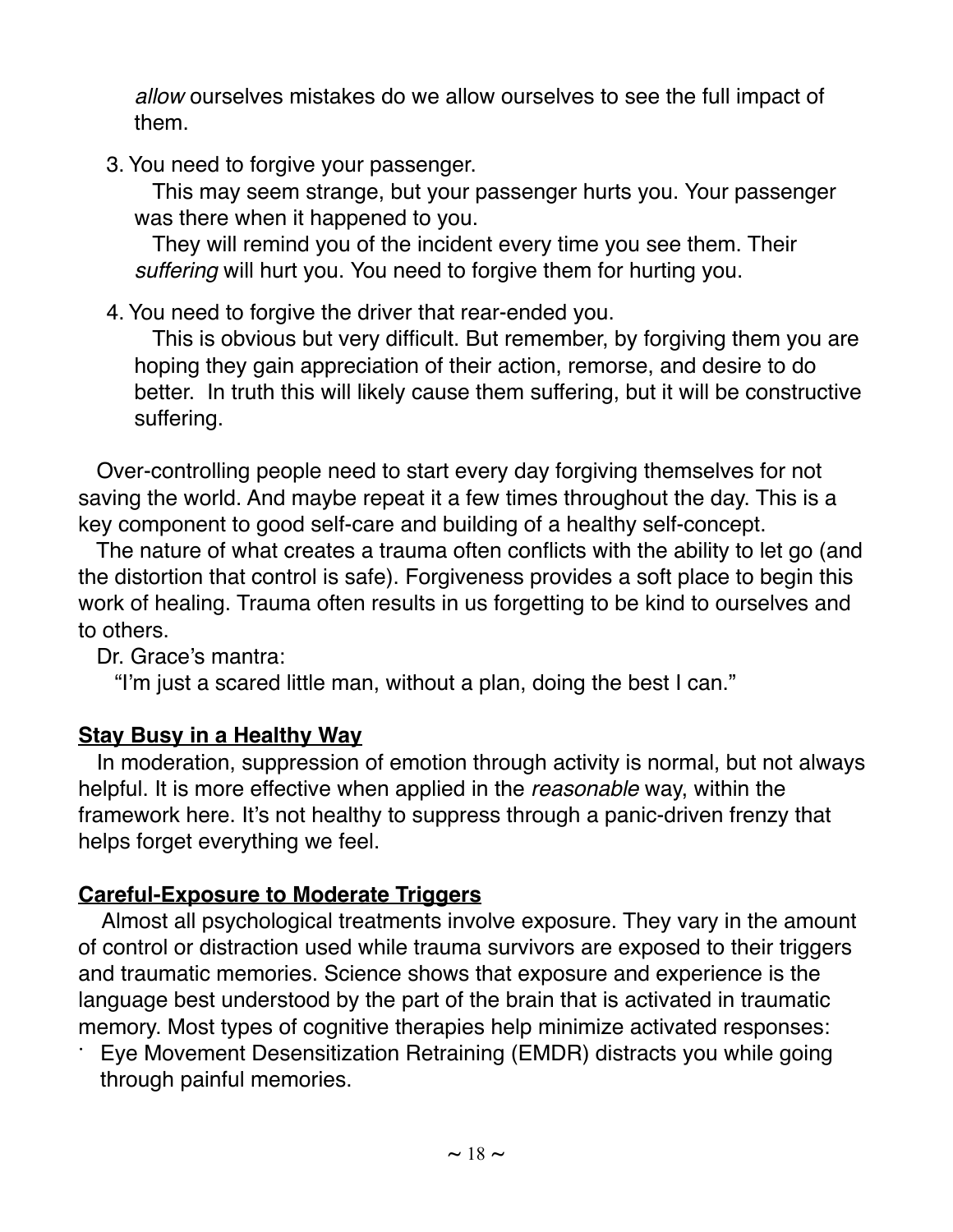- Group therapies let you hear other versions of trauma instead of only relating your own.
- Accelerated Response Therapy (ART) minimizes the amount of trauma you share while allowing you to work on it.
	- Exposure is the key to getting better.

 Why did we put it down here, after all of this other stuff, if it is the key to getting better?

 Because for very ill people, it can be hard to get it right. Remember, we want low level exposure and discomfort. We **don't** want people freaking out, hyper triggering their fight or flight, and suppressing their emotions to the point of becoming robotic.

Careful, long-term exposure to moderate triggers decreases their influence over us (desensitization). Continual, regulated exposure is a significant part of living long-term with trauma. It disables alarms in the mind we no longer need to respond to and helps us identify healthy reactions to future events. During restoration in treatment, we want people slightly outside of their comfort zone. This is where most gains are made.

In the future we hope to have a measure of this (see Heart Rate Variability Discussion) below.

### **Emotional Support Animals are Helpful**

 I used to believe that emotional support animals were a waste of time. I became a believer when I saw a patient at a grocery store with her support dog. Until that dog, she hadn't left her house in almost eight years. Since then I have come to respect the *incredible* impact support animals have on trauma survivors.

 Medications, therapy, modern technology—all humbled by a four-legged friend. Dealing with people and intense emotions is the hardest thing for survivors. The emotional quotient of dogs is very high, higher than some humans. They help trauma survivors in so many ways.

They help people recognize when they feel awful, provide structure by requiring daily activities, and increase opportunity for socialization. People are generally friendlier and more engaging to those with animals. Animals provide emotional support and courage to go places people may avoid going alone.

### **Spirituality Can Help**

 You should have spirituality, even if there isn't a God—and learn to meditate or pray even if nobody is listening.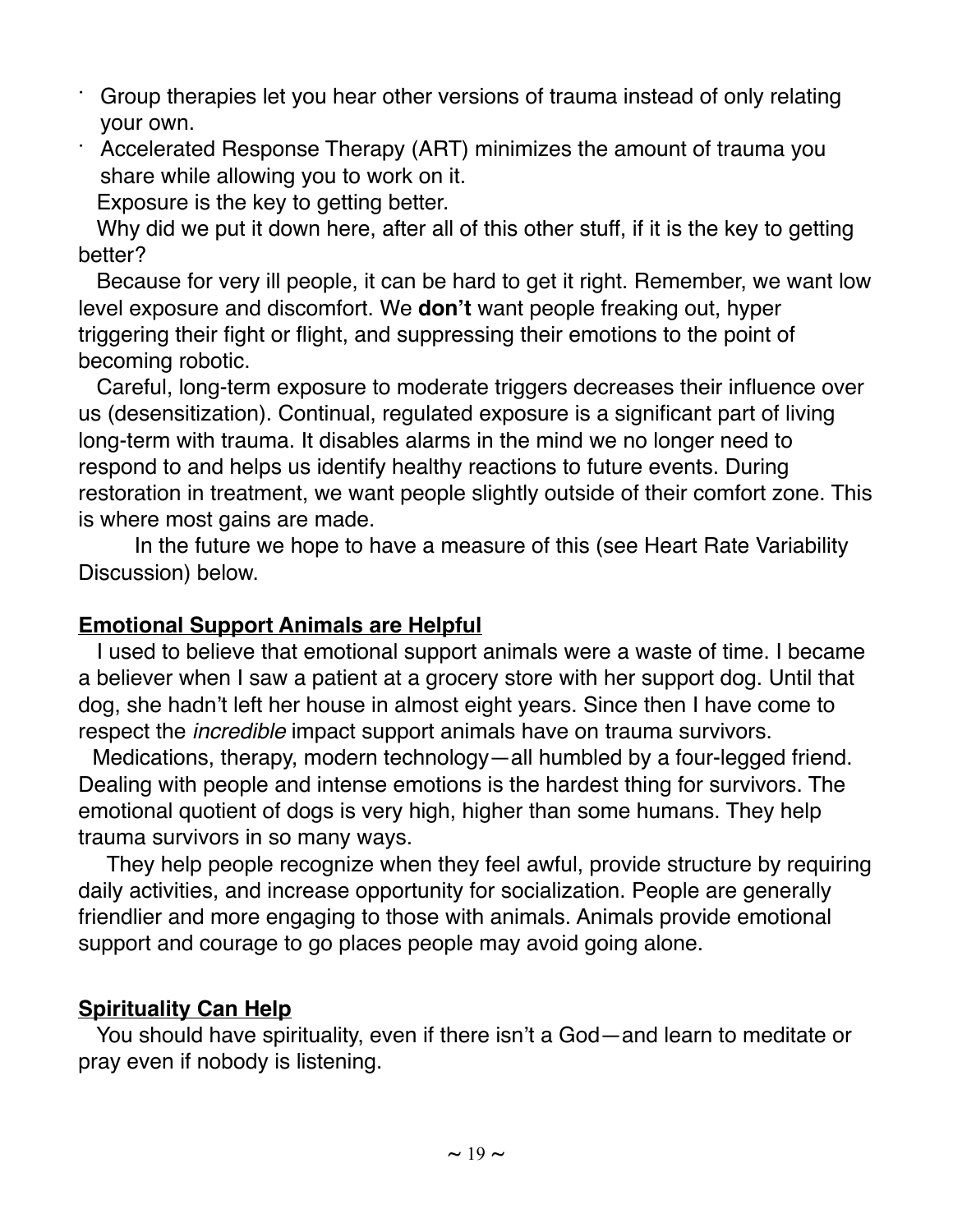If you don't believe in God, think of prayer as a discussion with the best version of yourself... the person inside of you that you wish to be. It is never a bad idea to have frequent conversations with the best version of ourselves we can imagine.

 Calm, serene thinking lends itself to the benefits of spirituality. As you progress in your treatment and thinking improves, you are able to realize these possibilities in a new way:

 Letting go of what you cannot control Letting go of anger Embracing serenity and peace despite a chaotic world Treating others with respect Realizing and developing belief in your inherent worth.

 These are things many wise people have been encouraging for a long time. They are just as important today, and those messages will mean more when your mind is receptive. Developing yourself spiritually is a tether to re-composure.

### **The Future?**

 As we said we want you a little uncomfortable and exposing to moderate triggers while you have support and introduction of tool to help you succeed.

But what is, "A little uncomfortable?"

 We are searching for biomarkers for hyperarousal and sedation, measures of human physiology that give us hard numbers on anxiety state and cognitive sedation so we can maximize therapy efficacy.

 Our office is looking at Heart Rate Variability to measure hyperarousal and considering Electroencephalograms to measure sedation for this goal.

# *Steps 8-12: Getting Better -- a Balance (More Complicated Than You Think)*

 No single step is more important than any of the others. It is critical to think of *all* of these things as you begin to improve. Just as trauma is dimensional, recovery is multi-faceted. There are five ways that someone can improve:

1.They can have less symptoms.

- 2.They can have greater functioning.
- 3.They can have better insight.
- 4.They can be on less medication.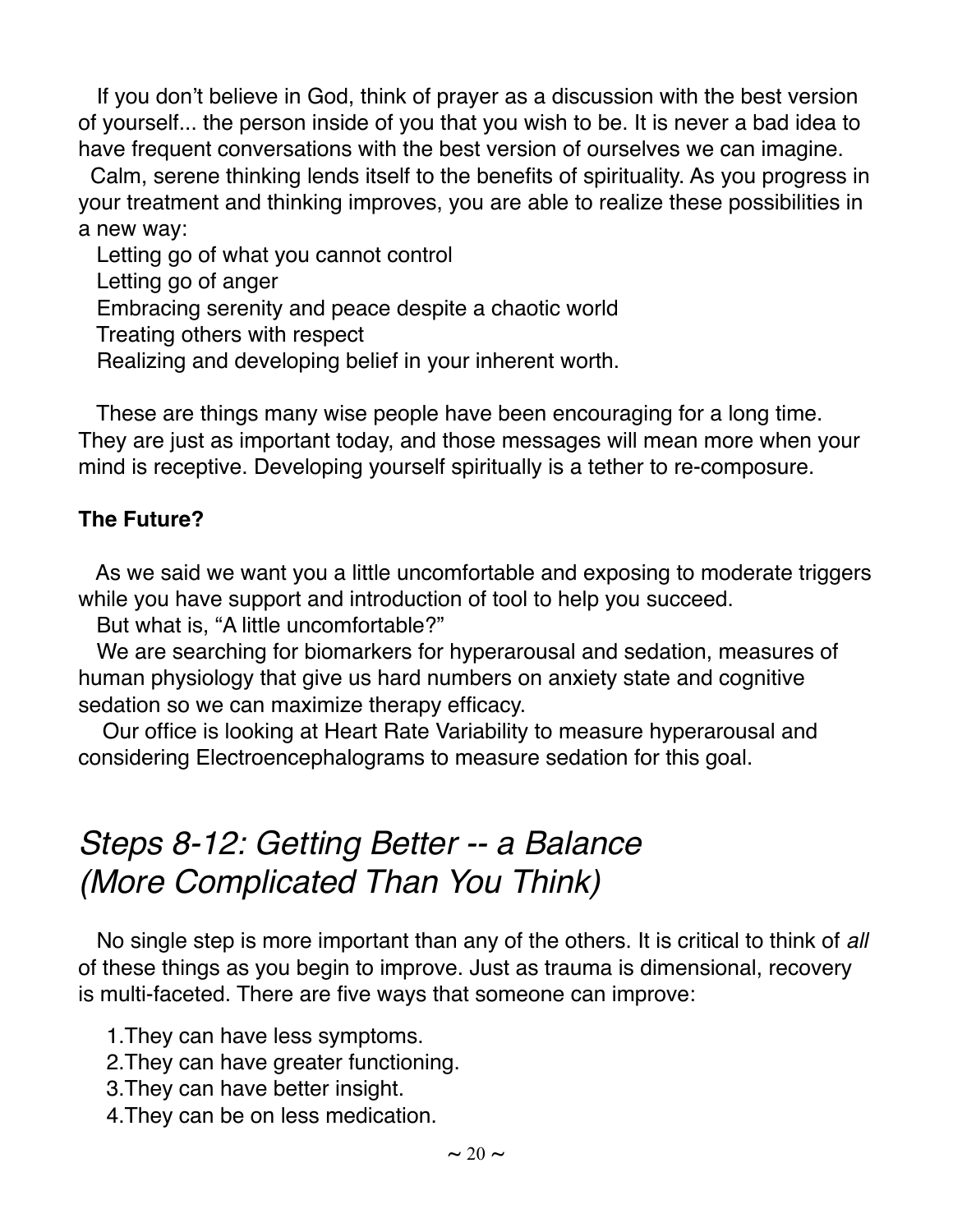5.They can be more stable.

 People tend to focus on symptoms rather than functioning. Sometimes they end up on too many medications while chasing performance, like athletes willing to sacrifice their health for better results.

 As you start to get better, keep these *five* aspects of improvement in mind. Rather than pushing your performance, it may be a time to focus on stability or reduce medications.

# *Step 13: Re-engagement in Relationships*

 Relationships will always be a problem. Even the healthiest trauma survivors struggle with them.

Why? Overreaction to negative feedback (real or imagined).

 When people have been hurt badly by life, they over-react to small things. When people over-react, they lose the ability to communicate effectively.

 Trauma survivors *never* communicate effectively when triggered. There is too much intensity and suppression. They are better off waiting and returning to communication when calm. This validates the importance of doing *nothing* when triggered. It is just one constant theme in understanding relationships' affiliation to trauma.

# *Step 14: Consolidation & Taking Some Time Away*

People hate this step.

I think it is important.

 It is important to take some time away from the office associated with your improvement. Work with another provider. See another therapist.

 Why? Why on earth would we recommend leaving a good provider who has helped you? There are two vital reasons: you need to consolidate your gains and realize that *you* are the one who has done most of the work… nothing can take that away, even losing your guide.

 If we have done our job, you'll realize that you can help yourself out of the woods, even if we aren't available. You need to practice that skill as well.

 So after you are feeling better, we'll ask you to leave us for at least six months. Remember this conversation, and why we believe in it.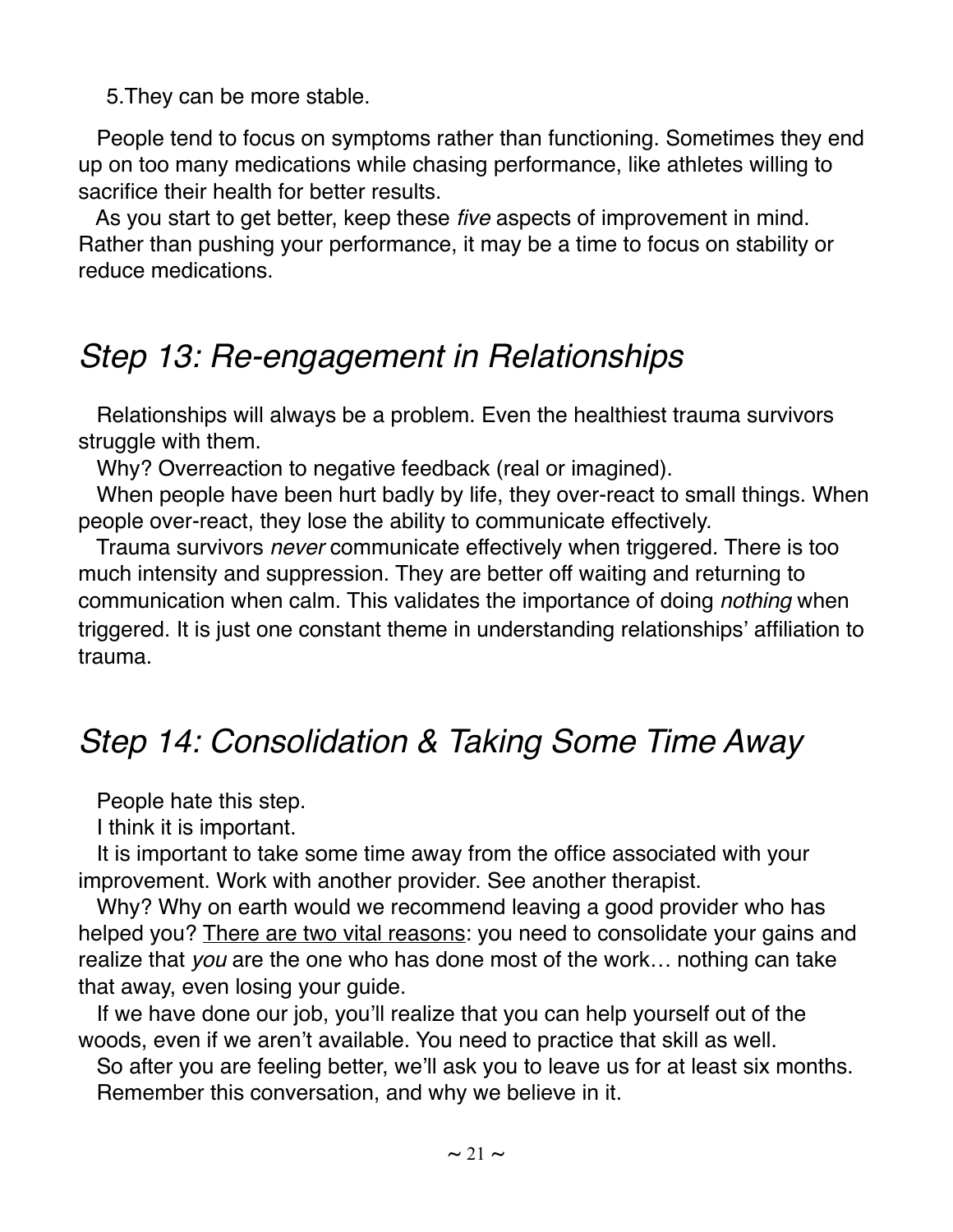# *Step 15: The Rest of the Story (Understanding the Cycle)*

 You will forget and rediscover every part of this story through life. Each time you rediscover it, you will promise yourself that you will never forget it… but you *will* forget.

You'll take on too much. You'll get triggered by losses and stressors. You will chase functionality at the cost of stability. You'll underestimate the challenges you face. You will use *suppression* and call it *mindfulness.* 

 The more you embrace this cycle, the healthier you will be. Eventually, seeing it throughout every day, being okay while you struggle back to peace. Serenity is a winding path. It always needs to be found again. Mental health, like physical health, is a *process* that needs repetition.

 Life can do *anything* to you, but it doesn't control your responses. Life cannot *make* you angry, afraid, sad, or happy. Only *you* can do that. You give events power over you and *you* can take that power back. Learning the difference between *feeling* and *being* is elemental to long-term stability.

 As you age, you may lose *everything*: everything you've acquired, everything you've built, and everything you've known on this Earth. Aging can be traumatic; loss can be traumatic. We can't predict when or where trauma hits. You may feel you've lost everything, but you haven't lost control of how you

respond to how you *feel.*

Only you can choose to lose control of that.

You can feel calm while everything is lost… if you learn how. That is the key to a happy life—the key to appreciating and inspiring others.

 And you *will* inspire others, including us. Every day people lose and find this path, helping others along the way—that is what is best in humanity.

What is the meaning of life?

 It is to maintain compassion, for ourselves and others, while we suffer. The greater our suffering, the more we can inspire others through our compassion for others and ourselves. In fact, the more you suffer, the greater your ability to inspire others, and the greater impact of your kindness…and regardless of what you lose in life…you never lose that.